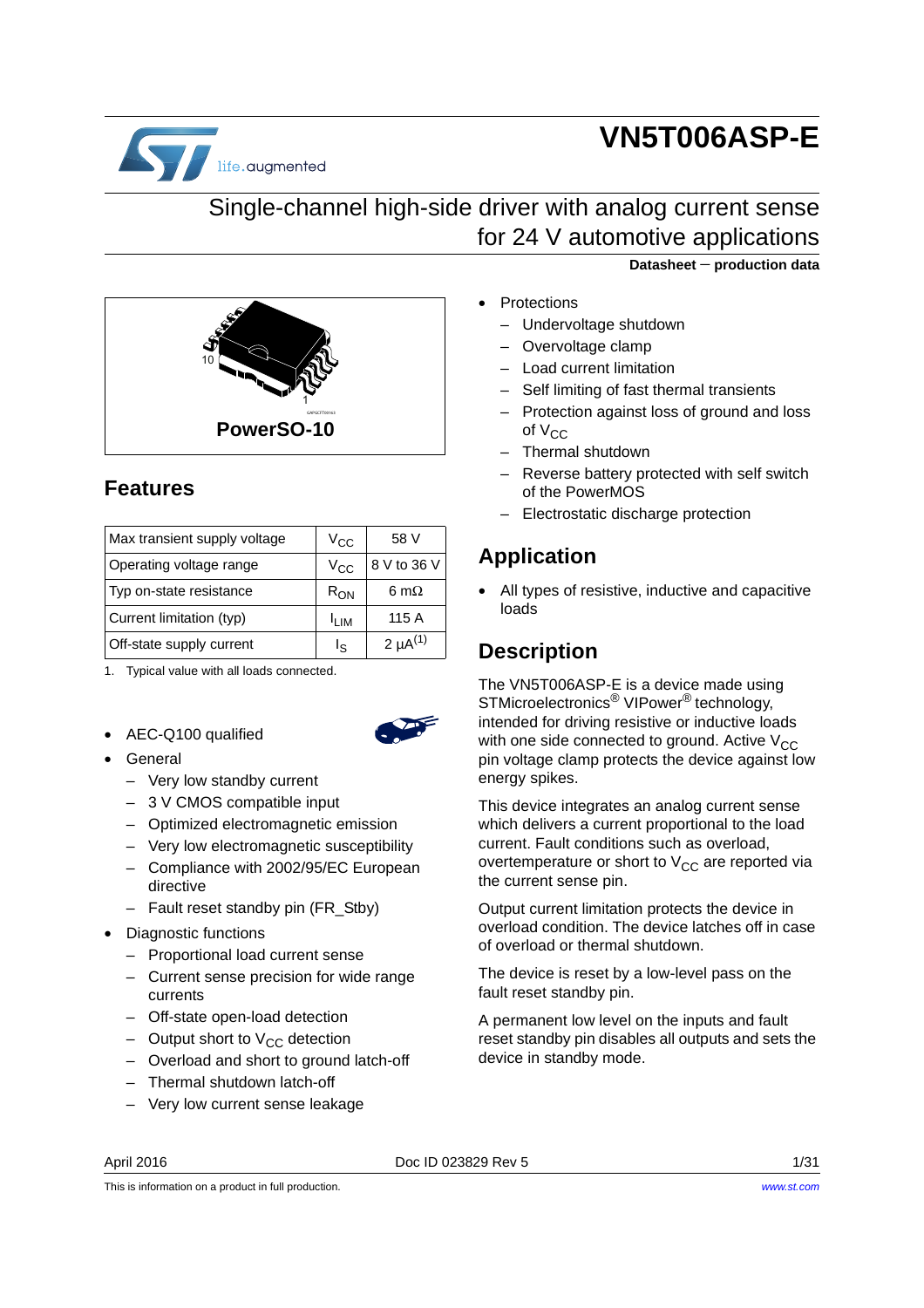# **Contents**

| 1              |     |  |
|----------------|-----|--|
| $\mathbf{2}$   |     |  |
|                | 2.1 |  |
|                | 2.2 |  |
|                | 2.3 |  |
|                | 2.4 |  |
| 3              |     |  |
|                | 3.1 |  |
|                | 3.2 |  |
|                | 3.3 |  |
| 4              |     |  |
|                | 4.1 |  |
| 5              |     |  |
|                | 5.1 |  |
|                | 5.2 |  |
|                | 5.3 |  |
| 6              |     |  |
| $\overline{7}$ |     |  |

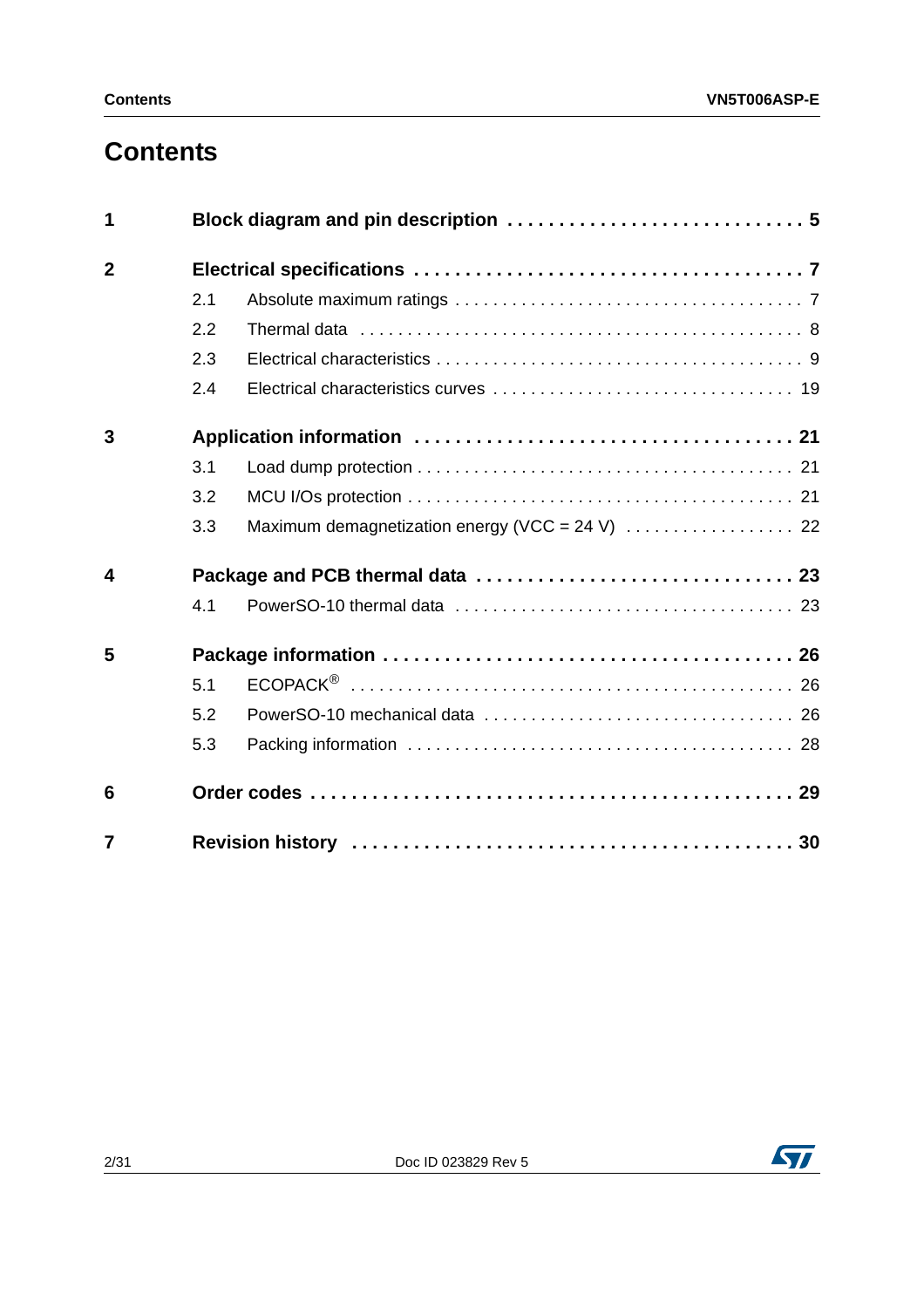# **List of tables**

| Table 1.  |  |
|-----------|--|
| Table 2.  |  |
| Table 3.  |  |
| Table 4.  |  |
| Table 5.  |  |
| Table 6.  |  |
| Table 7.  |  |
| Table 8.  |  |
| Table 9.  |  |
| Table 10. |  |
| Table 11. |  |
| Table 12. |  |
| Table 13. |  |
| Table 14. |  |
| Table 15. |  |
| Table 16. |  |
| Table 17. |  |
| Table 18. |  |

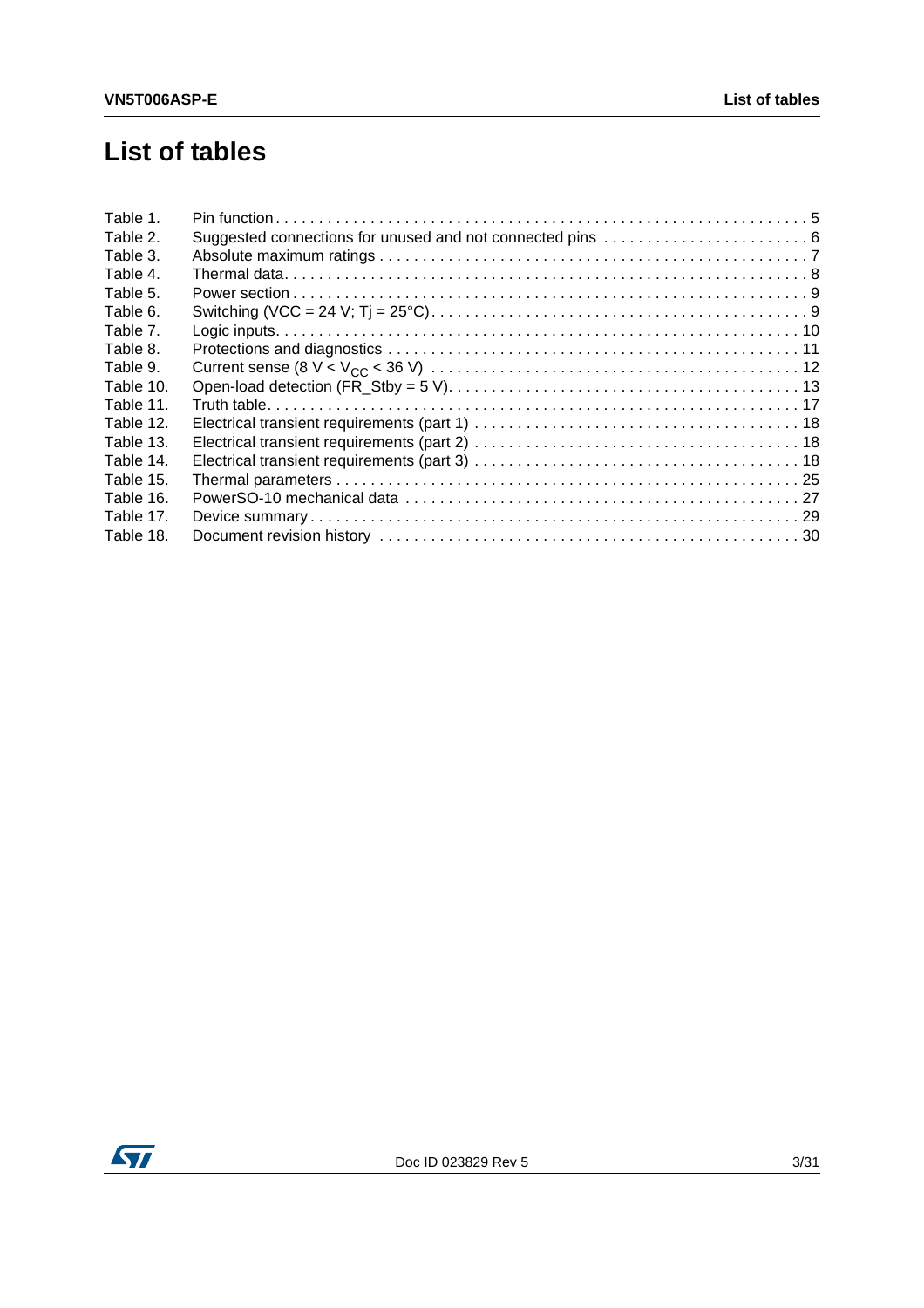# **List of figures**

| Figure 1.  |                                                                                 |  |
|------------|---------------------------------------------------------------------------------|--|
| Figure 2.  |                                                                                 |  |
| Figure 3.  |                                                                                 |  |
| Figure 4.  |                                                                                 |  |
| Figure 5.  |                                                                                 |  |
| Figure 6.  |                                                                                 |  |
| Figure 7.  |                                                                                 |  |
| Figure 8.  |                                                                                 |  |
| Figure 9.  |                                                                                 |  |
| Figure 10. | Delay response time between rising edge of output current and rising edge of    |  |
|            |                                                                                 |  |
| Figure 11. |                                                                                 |  |
| Figure 12. |                                                                                 |  |
| Figure 13. |                                                                                 |  |
| Figure 14. |                                                                                 |  |
| Figure 15. |                                                                                 |  |
| Figure 16. |                                                                                 |  |
| Figure 17. |                                                                                 |  |
| Figure 18. |                                                                                 |  |
| Figure 19. |                                                                                 |  |
| Figure 20. |                                                                                 |  |
| Figure 21. |                                                                                 |  |
| Figure 22. |                                                                                 |  |
| Figure 23. |                                                                                 |  |
| Figure 24. |                                                                                 |  |
| Figure 25. |                                                                                 |  |
| Figure 26. |                                                                                 |  |
| Figure 27. | Rthi-amb vs PCB copper area in open box free air condition (one channel on)23   |  |
| Figure 28. | PowerSO-10 thermal impedance junction ambient single pulse (one channel on). 24 |  |
| Figure 29. |                                                                                 |  |
| Figure 30. |                                                                                 |  |
| Figure 31. | PowerSO-10 suggested pad layout and tube shipment (no suffix)28                 |  |
| Figure 32. |                                                                                 |  |

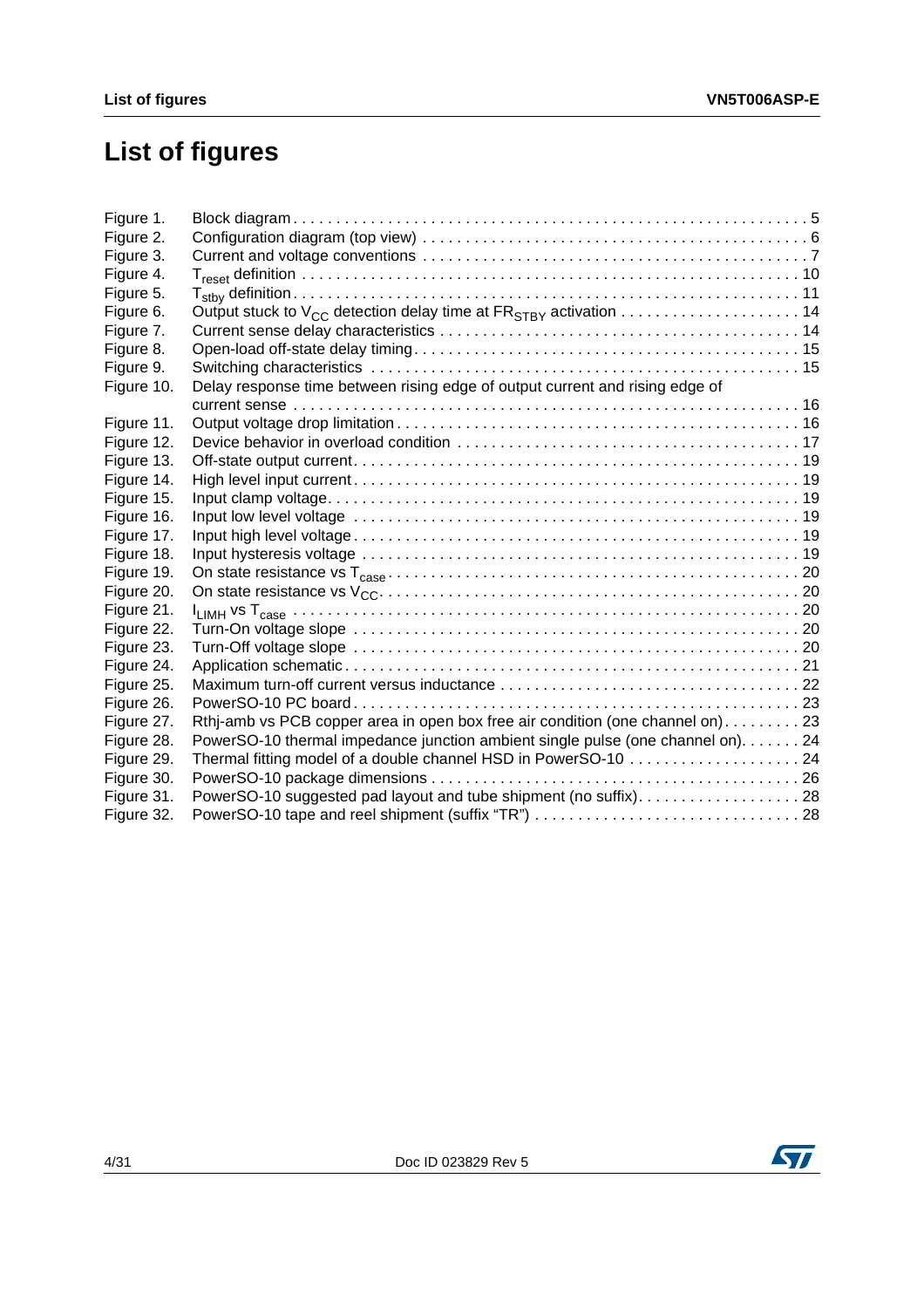# <span id="page-4-0"></span>**1 Block diagram and pin description**

<span id="page-4-2"></span>

**Figure 1. Block diagram**

**Table 1. Pin function**

<span id="page-4-1"></span>

| <b>Name</b> | <b>Function</b>                                                                                                                                                                                                    |
|-------------|--------------------------------------------------------------------------------------------------------------------------------------------------------------------------------------------------------------------|
| $V_{CC}$    | Battery connection.                                                                                                                                                                                                |
| <b>OUT</b>  | Power output.                                                                                                                                                                                                      |
| <b>GND</b>  | Ground connection.                                                                                                                                                                                                 |
| IN          | Voltage controlled input pin with hysteresis, CMOS compatible; it controls output<br>switch state.                                                                                                                 |
| CS          | Analog current sense pin; it delivers a current proportional to the load current.                                                                                                                                  |
| FR Stby     | In case of latch-off for overtemperature /overcurrent condition, a low pulse on the<br>FR_Stby pin is needed to reset the channel.<br>The device enters in standby mode if all inputs and the FR_Stby pin are low. |

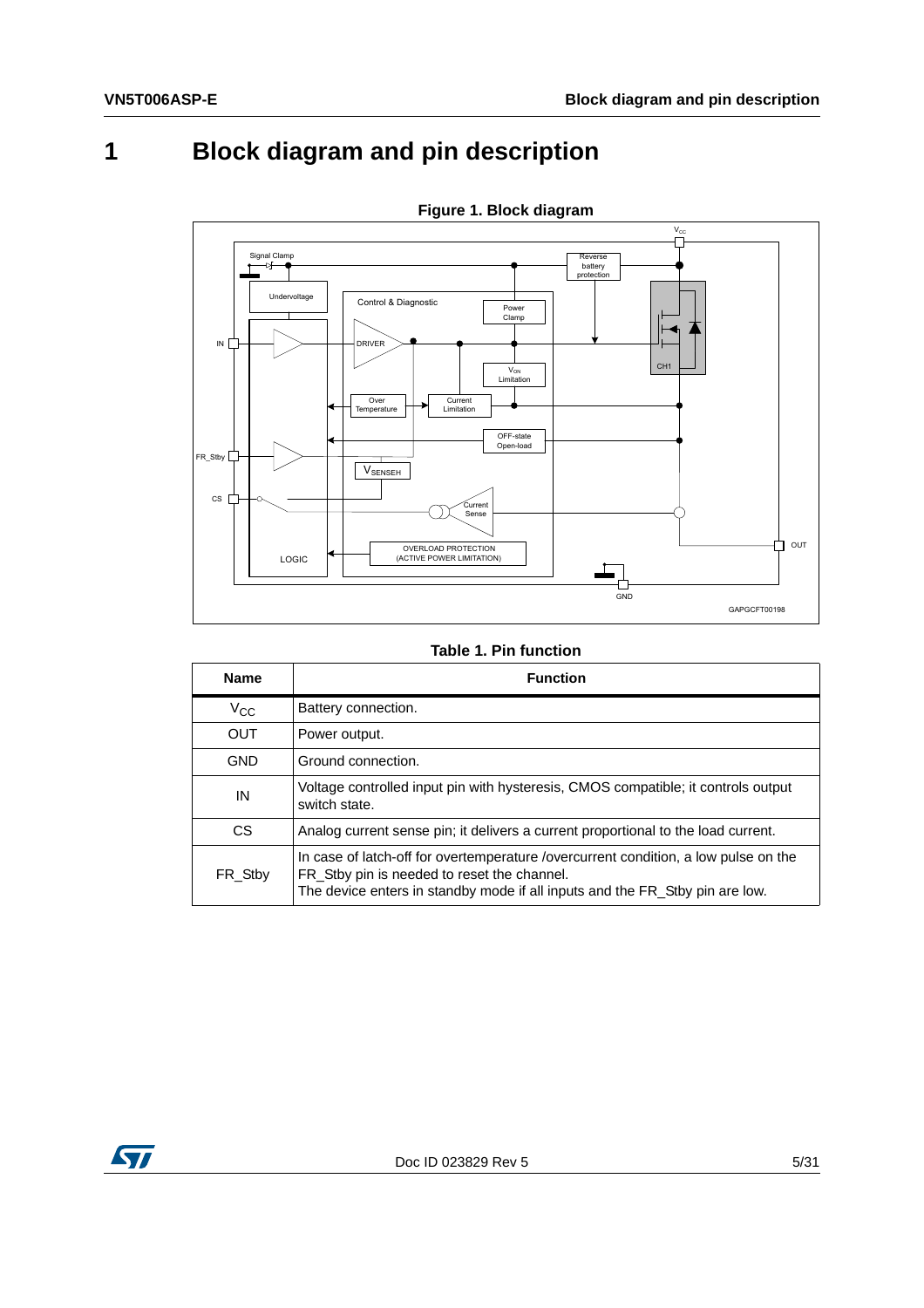<span id="page-5-1"></span>

#### **Figure 2. Configuration diagram (top view)**

#### **Table 2. Suggested connections for unused and not connected pins**

<span id="page-5-0"></span>

| Connection /<br>pin | <b>CS</b>                                 | <b>N.C.</b> | <b>OUT</b>  | ΙN                               | FR_Stby                          |
|---------------------|-------------------------------------------|-------------|-------------|----------------------------------|----------------------------------|
| Floating            | Not allowed                               | $x^{(1)}$   |             |                                  |                                  |
| To ground           | Through 10 $\mathsf{K}\Omega$<br>resistor |             | Not allowed | Through 10 $K\Omega$<br>resistor | Through 10 $K\Omega$<br>resistor |

1. X: do not care.

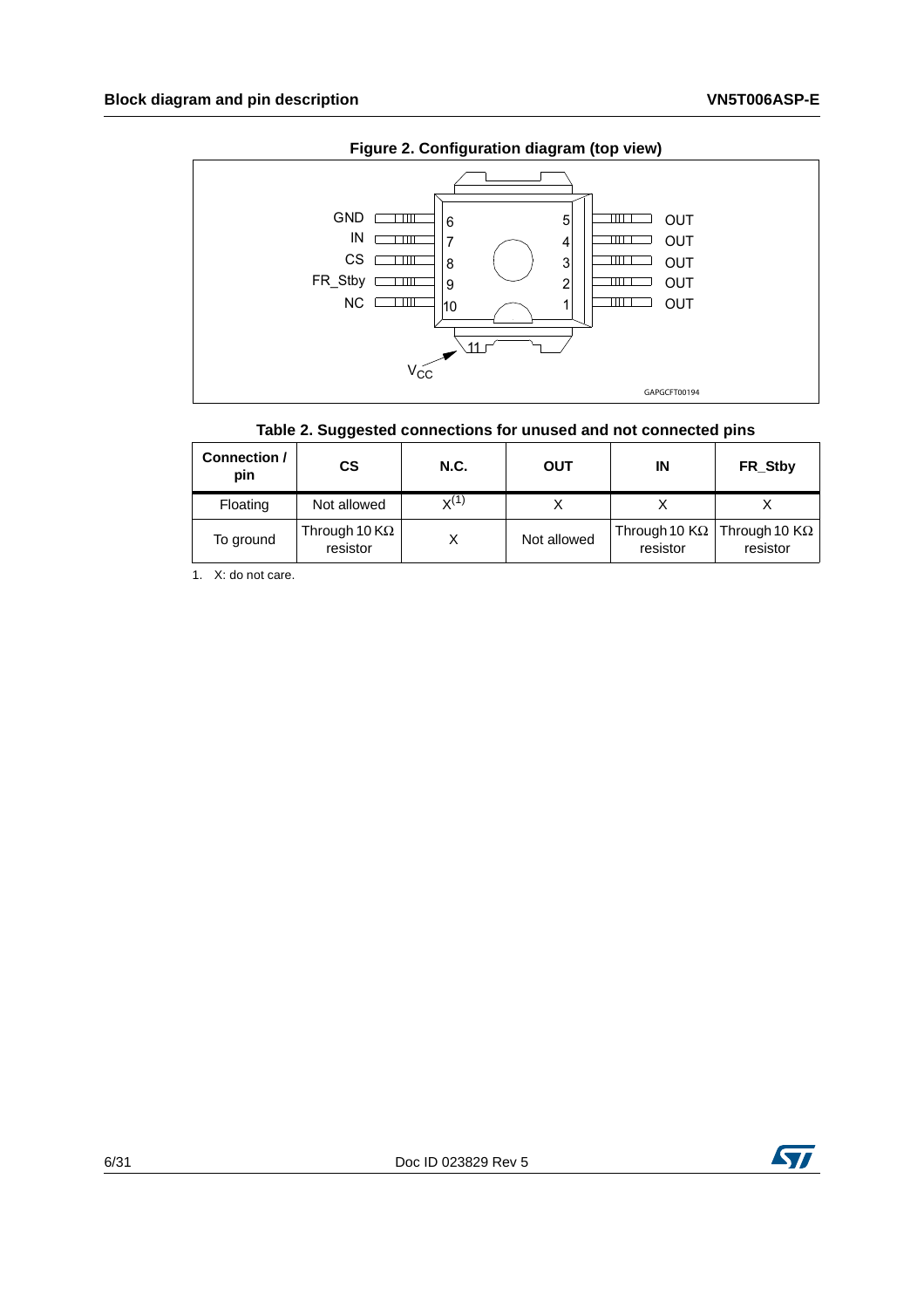### <span id="page-6-0"></span>**2 Electrical specifications**

<span id="page-6-3"></span>

**Figure 3. Current and voltage conventions**

#### <span id="page-6-1"></span>**2.1 Absolute maximum ratings**

Stressing the device above the ratings listed in *[Table 3](#page-6-2)* may cause permanent damage to the device. These are stress ratings only and operation of the device at these or any other conditions above those indicated in the operating sections of this specification is not implied. Exposure to the conditions reported in this section for extended periods may affect device reliability.

<span id="page-6-2"></span>

| Symbol                                                                                                                                                                                                      | <b>Parameter</b>                     | <b>Value</b>                | Unit   |
|-------------------------------------------------------------------------------------------------------------------------------------------------------------------------------------------------------------|--------------------------------------|-----------------------------|--------|
| $V_{CC}$                                                                                                                                                                                                    | DC supply voltage                    | 58                          | V      |
| $-V_{CC}$                                                                                                                                                                                                   | Reverse DC supply voltage            | $-32$                       | V      |
| $I_{OUT}$                                                                                                                                                                                                   | DC output current                    | Internally limited          | A      |
| $-I_{OUT}$                                                                                                                                                                                                  | Reverse DC output current            | 90                          | A      |
| $I_{IN}$                                                                                                                                                                                                    | DC input current                     | $-1$ to 10                  | mA     |
| FR_Stby                                                                                                                                                                                                     | Fault reset standby DC input current | $-1$ to 1.5                 | mA     |
| Current sense maximum voltage<br><b>V<sub>CSENSE</sub></b>                                                                                                                                                  |                                      | $V_{CC}$ - 58 to + $V_{CC}$ | $\vee$ |
| Maximum switching energy<br>$E_{MAX}$<br>$(L = 10 \text{ mH}; V_{bat} = 32 \text{ V}; T_{istart} = 150^{\circ}\text{C}; I_{OUT} = 8.9 \text{ A})$                                                           |                                      | 880                         | mJ     |
| Maximum stray inductance in short circuit condition<br>LSMAX<br>$V_{\text{bat}} = 32 \text{ V}; R_L = 300 \text{ m}\Omega; T_{\text{is tart}} = 150^{\circ}\text{C}; I_{\text{OUT}} = I_{\text{limH\_max}}$ |                                      | 40                          | μH     |

**Table 3. Absolute maximum ratings**

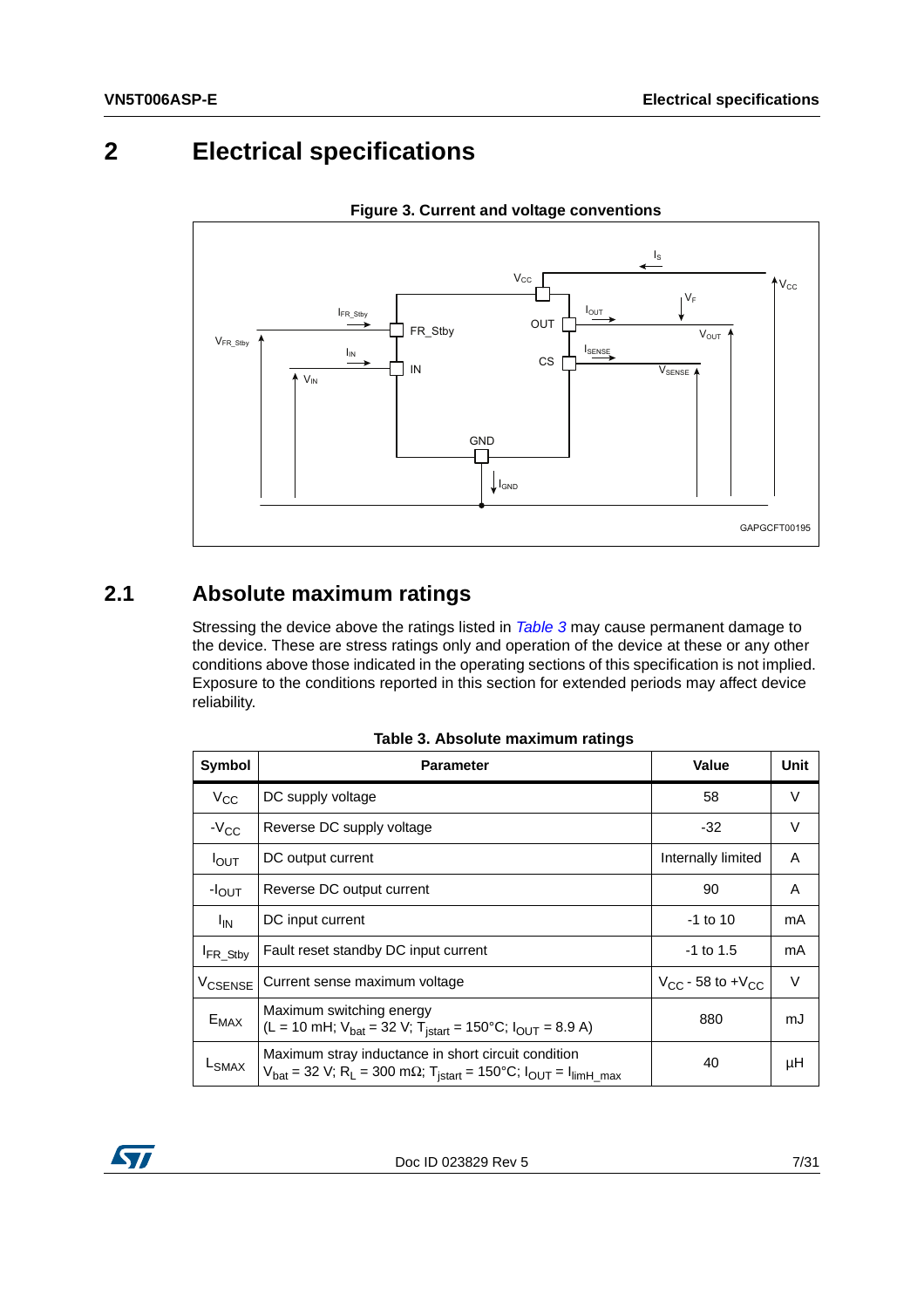| Symbol                    | <b>Parameter</b>                                      | Value        | Unit |
|---------------------------|-------------------------------------------------------|--------------|------|
|                           | Electrostatic discharge                               |              |      |
|                           | (human body model: $R = 1.5$ K $\Omega$ ; C = 100 pF) |              |      |
|                           | $- IN$                                                | 4000         | V    |
| V <sub>ESD</sub>          | $-$ CS                                                | 2000         | V    |
|                           | $-$ FR_Stby                                           | 4000         | V    |
|                           | $-$ OUT                                               | 5000         | V    |
|                           | $-V_{CC}$                                             | 5000         | V    |
| V <sub>ESD</sub>          | Charge device model (CDM-AEC-Q100-011)                | 750          | V    |
| T <sub>i</sub>            | Junction operating temperature                        | $-40$ to 150 | °C   |
| $\mathsf{T}_{\text{stg}}$ | Storage temperature                                   |              | °C   |

**Table 3. Absolute maximum ratings (continued)**

### <span id="page-7-0"></span>**2.2 Thermal data**

| Table 4. Thermal data |
|-----------------------|
|-----------------------|

<span id="page-7-1"></span>

| Symbol                  | <b>Parameter</b>                                              | Value         | Unit |
|-------------------------|---------------------------------------------------------------|---------------|------|
| $R_{\mathsf{thi-case}}$ | Thermal resistance junction-case (max.) (with one channel on) | 0.8           | °C∕W |
| $R_{\text{thi-amb}}$    | Thermal resistance junction-ambient (max.)                    | See Figure 27 | °C/W |

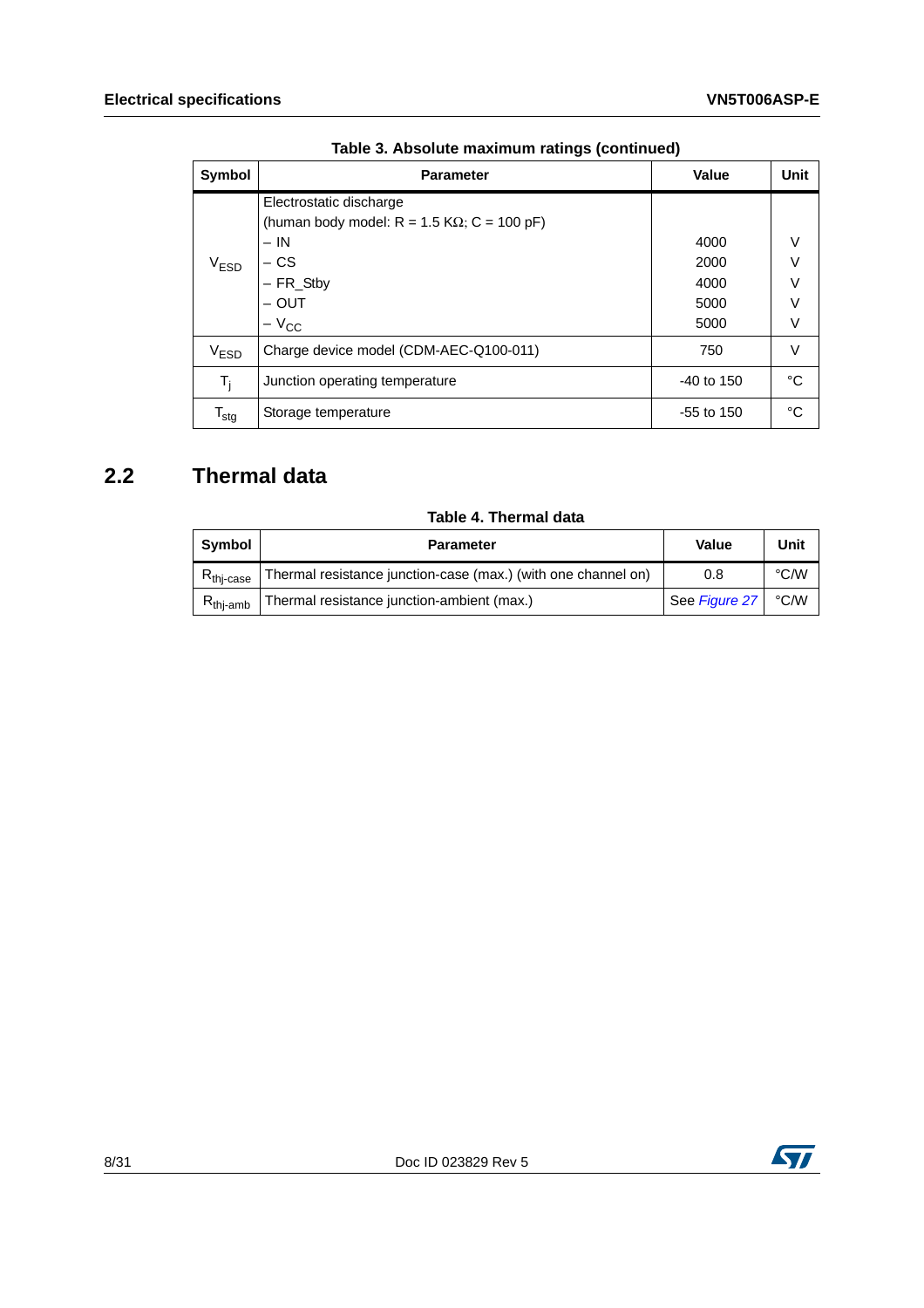### <span id="page-8-0"></span>**2.3 Electrical characteristics**

8 V <  $V_{CC}$  < 36 V; -40°C < T<sub>j</sub> < 150°C, unless otherwise specified.

<span id="page-8-1"></span>

| Symbol              | <b>Parameter</b>                       | <b>Test conditions</b>                                                                         | Min.     | Typ.      | Max. | Unit      |  |
|---------------------|----------------------------------------|------------------------------------------------------------------------------------------------|----------|-----------|------|-----------|--|
| $V_{CC}$            | Operating supply voltage               |                                                                                                | 8        | 24        | 36   | V         |  |
| V <sub>USD</sub>    | Undervoltage shutdown                  |                                                                                                |          | 3.5       | 5    | V         |  |
| VUSDhyst            | Undervoltage shutdown<br>hysteresis    |                                                                                                |          | 0.5       |      | V         |  |
| $R_{ON}$            | On-state resistance <sup>(2)</sup>     | $I_{\text{OUT}}$ = 10 A; T <sub>i</sub> = 25°C;<br>8 V < $V_{CC}$ < 36 V                       |          | 6         |      | $m\Omega$ |  |
|                     |                                        | $I_{OUT}$ = 10 A; T <sub>i</sub> = 150°C;<br>8 V < $V_{CC}$ < 36 V                             |          |           | 12   |           |  |
| R <sub>ON REV</sub> | Reverse battery<br>on-state resistance | $V_{CC}$ = -24 V; $I_{OUT}$ = -10 A;<br>$T_i = 25^{\circ}C$                                    |          |           | 6    | $m\Omega$ |  |
| $V_{\text{clamp}}$  | Clamp voltage                          | $I_S = 20$ mA                                                                                  | 58       | 64        | 70   | V         |  |
| Is                  | Supply current                         | Off-state: $V_{CC}$ = 24 V; T <sub>i</sub> = 25°C;<br>$V_{IN}$ = $V_{OUT}$ = $V_{SENSE}$ = 0 V |          | $2^{(1)}$ | 5    | μA        |  |
|                     |                                        | On-state: $V_{CC}$ = 24 V; $V_{IN}$ = 5 V;<br>$I_{\text{OUT}} = 0$ A                           |          | 3         | 6    | mA        |  |
|                     | Off-state output current               | $V_{IN}$ = $V_{OUIT}$ = 0 V; $V_{CC}$ = 24 V;<br>$T_i = 25^{\circ}C$                           | $\Omega$ | 0.01      | 3    | μA        |  |
| $I_{L(off1)}$       |                                        | $V_{IN}$ = $V_{OUIT}$ = 0 V; $V_{CC}$ = 24 V;<br>$T_i$ = 125°C                                 | $\Omega$ | 5         |      |           |  |

| Table 5. Power section |  |  |  |
|------------------------|--|--|--|
|------------------------|--|--|--|

1. PowerMOS leakage included.

| Table 6. Switching ( $V_{CC}$ = 24 V; T <sub>j</sub> = 25°C) |  |  |
|--------------------------------------------------------------|--|--|
|--------------------------------------------------------------|--|--|

<span id="page-8-2"></span>

| Symbol                                | <b>Parameter</b>                                    | <b>Test conditions</b> | Min. | Typ. | Max. | Unit      |
|---------------------------------------|-----------------------------------------------------|------------------------|------|------|------|-----------|
| $t_{d(on)}$                           | Turn-on delay time                                  | $R_1 = 2.4 \Omega$     |      | 32   |      | μs        |
| $t_{d(off)}$                          | Turn-off delay time                                 | $R_1 = 2.4 \Omega$     |      | 67   |      | μs        |
| dV <sub>OUT</sub> /dt <sub>(on)</sub> | Turn-on voltage slope                               | $R_1 = 2.4 \Omega$     |      | 0.7  |      | $V/\mu s$ |
| $dV_{\text{OUT}}/dt_{\text{(off)}}$   | Turn-off voltage slope                              | $R_1 = 2.4 \Omega$     |      | 0.46 |      | $V/\mu s$ |
| <b>W<sub>ON</sub></b>                 | Switching energy<br>losses during t <sub>won</sub>  | $R_1 = 2.4 \Omega$     |      | 4.15 |      | mJ        |
| WOFF                                  | Switching energy<br>losses during t <sub>woff</sub> | $R_1 = 2.4 \Omega$     |      | 2.7  |      | mJ        |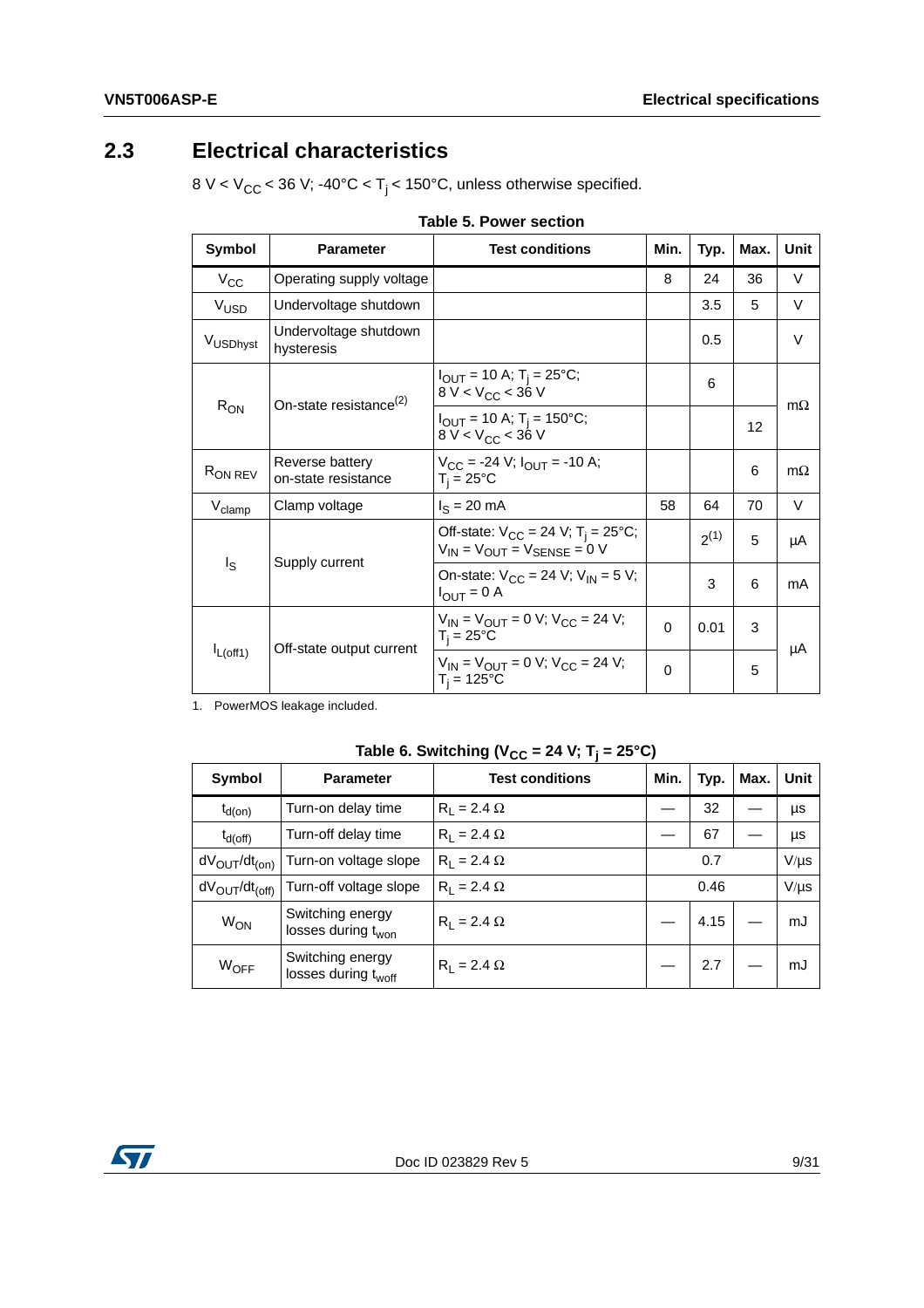<span id="page-9-0"></span>

| <b>Symbol</b>                  | <b>Parameter</b>                             | <b>Test conditions</b>                         | Min.           | Typ.   | Max.           | <b>Unit</b> |
|--------------------------------|----------------------------------------------|------------------------------------------------|----------------|--------|----------------|-------------|
| $V_{IL}$                       | Low-level input voltage                      |                                                |                |        | 0.9            | V           |
| I <sub>IL</sub>                | Low-level input current                      | $V_{IN} = 0.9 V$                               | $\mathbf{1}$   |        |                | μA          |
| $V_{\text{IH}}$                | High-level input voltage                     |                                                | 2.1            |        |                | V           |
| Iн                             | High-level input current                     | $V_{IN} = 2.1 V$                               |                |        | 10             | μA          |
| $V_{I(hyst)}$                  | Input hysteresis voltage                     |                                                | 0.25           |        |                | V           |
|                                | Input clamp voltage                          | $I_{IN}$ = 1 mA                                | 5.5            |        | $\overline{7}$ | $\vee$      |
| $V_{ICL}$                      |                                              | $I_{IN}$ = -1 mA                               |                | $-0.7$ |                |             |
| V <sub>FR_Stby_L</sub>         | Low-level<br>fault-reset-standby<br>voltage  |                                                |                |        | 0.9            | V           |
| FR_Stby_L                      | Low-level<br>fault-reset-standby<br>current  | $V_{FR \text{Stby}} = 0.9 V$                   | 1              |        |                | μA          |
| $V_{FR}$ Stby H                | High-level<br>fault-reset-standby<br>voltage |                                                | 2.1            |        |                | $\vee$      |
| FR_Stby_H                      | High-level<br>fault-reset-standby<br>current | $V_{FR \text{Stby}} = 2.1 \text{ V}$           |                |        | 10             | μA          |
| V <sub>FR_Stby</sub><br>(hyst) | Fault-reset-standby<br>hysteresis voltage    |                                                | 0.25           |        |                | V           |
|                                | Fault-reset-standby                          | $I_{FR\_Stby} = 15 \text{ mA} (10 \text{ ms})$ | 11             |        | 15             | V           |
| V <sub>FR_Stby_CL</sub>        | clamp voltage                                | $I_{FR\_Stby} = -1$ mA                         |                | $-0.7$ |                |             |
| $t_{reset}$                    | Overload latch-off reset<br>time             | See Figure 4                                   | $\overline{c}$ |        | 24             | μs          |
| t <sub>stby</sub>              | Standby delay                                | See Figure 5                                   | 120            |        | 1200           | μs          |

**Table 7. Logic inputs**

**Figure 4. T<sub>reset</sub> definition** 

<span id="page-9-1"></span>

1[0/31](#page-30-0) Doc ID 023829 Rev 5

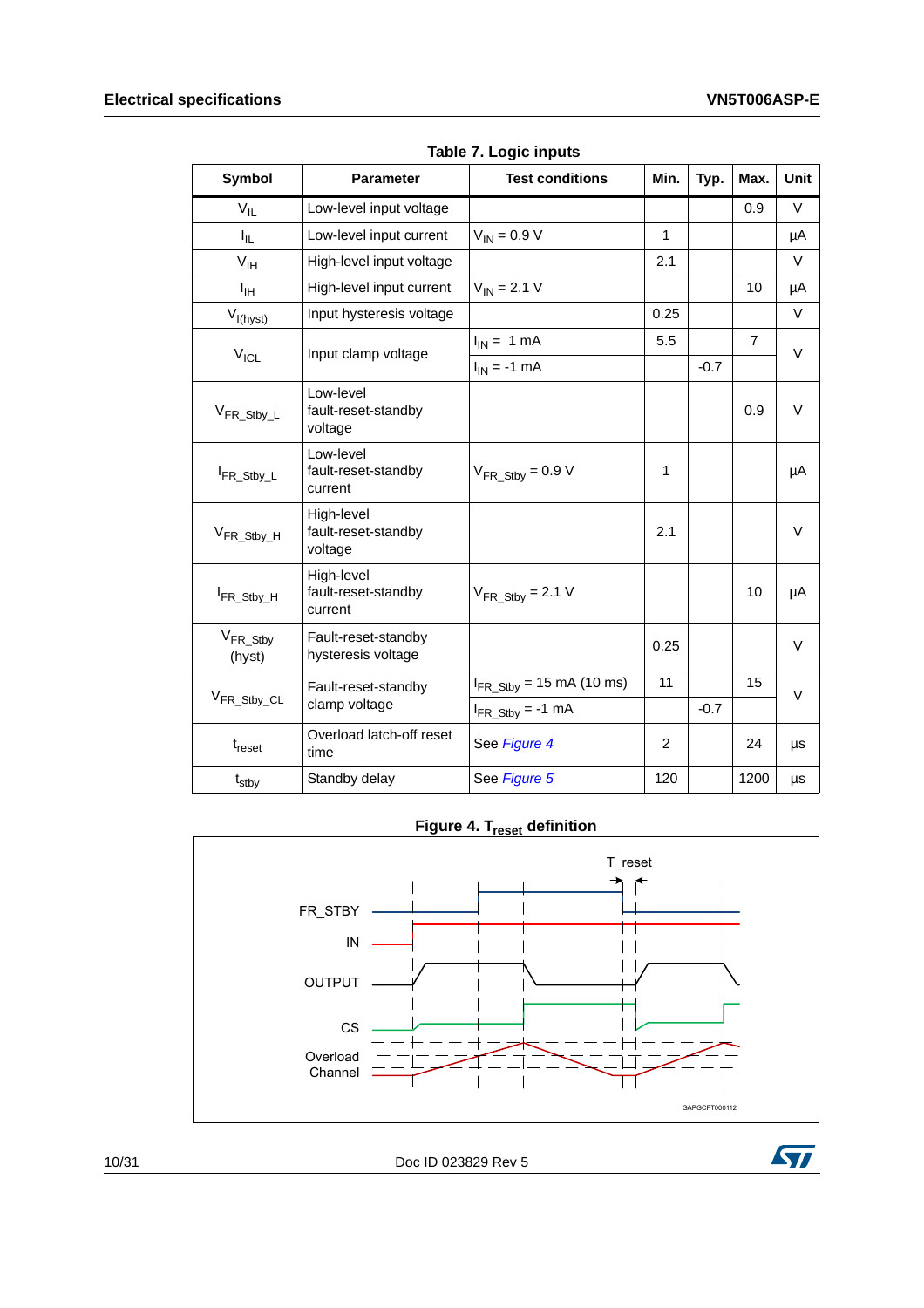<span id="page-10-1"></span>

|  | Figure 5. T <sub>stby</sub> definition |
|--|----------------------------------------|
|  |                                        |

<span id="page-10-0"></span>

| Symbol                      | <b>Parameter</b>                                | <b>Test conditions</b>                                                     | Min.         | Typ.                                      | Max. | Unit |
|-----------------------------|-------------------------------------------------|----------------------------------------------------------------------------|--------------|-------------------------------------------|------|------|
|                             | DC short-circuit current                        | $V_{CC}$ = 24 V                                                            | 81           | 115                                       | 162  | A    |
| $I_{\text{limH}}$           |                                                 | $5 V < V_{CC}$ < 36 V                                                      |              |                                           | 162  | A    |
| $I_{\text{limL}}$           | Short-circuit current<br>during thermal cycling | $V_{\text{CC}}$ = 24 V; T <sub>R</sub> < T <sub>i</sub> < T <sub>TSD</sub> |              | 29                                        |      | A    |
| $\mathsf{T}_{\mathsf{TSD}}$ | Shutdown temperature                            |                                                                            | 150          | 175                                       | 200  | °C   |
| $T_R$                       | Reset temperature                               |                                                                            | $T_{RS}$ + 1 | $T_{RS}$ + 5                              |      | °C   |
| $T_{RS}$                    | Thermal reset of status                         |                                                                            | 135          |                                           |      | °C   |
| $T_{H YST}$                 | Thermal hysteresis<br>$(T_{\text{TSD}} - T_R)$  |                                                                            |              | 7                                         |      | °C   |
| V <sub>DEMAG</sub>          | Turn-off output voltage<br>clamp                | $I_{\text{OUT}}$ = 10 A; $V_{\text{IN}}$ = 0 V;<br>$L = 6$ mH              |              | $V_{CC}$ - 58 $V_{CC}$ - 64 $V_{CC}$ - 70 |      | V    |
| $V_{ON}$                    | Output voltage drop<br>limitation               | $I_{\text{OUT}} = 1 \text{ A};$<br>$T_i = -40^{\circ}C$ to 150°C           |              | 25                                        |      | mV   |

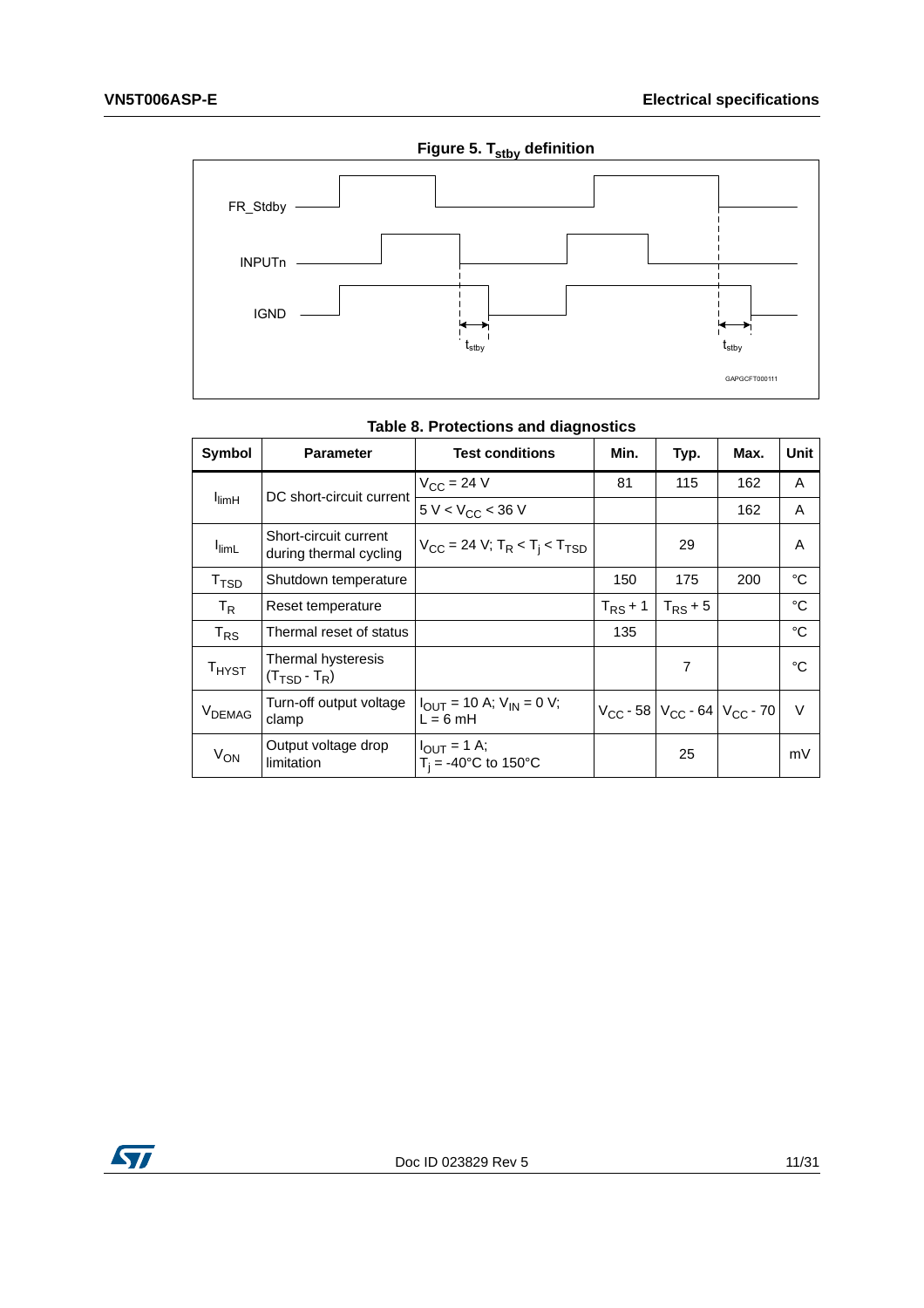| Symbol                      | <b>Parameter</b>                    | rable 5. Current sense (6 $\alpha$ $\lt$ $\alpha$ $\alpha$ $\lt$ $\sim$ 50 $\alpha$ )<br><b>Test conditions</b>                               | Min.         | Typ.  | Max.           | Unit |
|-----------------------------|-------------------------------------|-----------------------------------------------------------------------------------------------------------------------------------------------|--------------|-------|----------------|------|
| $K_0$                       | <b>IOUT/ISENSE</b>                  | $I_{\text{OUT}} = 0.6$ A; $V_{\text{SENSE}} = 0.5$ V;<br>$T_i = -40$ °C to 150°C<br>$T_i = 25^{\circ}$ C to 150°C                             | 3930<br>5035 | 11250 | 19850<br>17055 |      |
| $dK_0/K_0^{(1)}$            | Current sense<br>ratio drift        | $I_{\text{OUT}} = 0.6 \text{ A}$ ; $V_{\text{SENSE}} = 0.5 \text{ V}$ ;<br>$T_i = -40$ °C to 150°C                                            | $-30$        |       | 30             | %    |
| $K_1$                       | <b>IOUT/ISENSE</b>                  | $I_{\text{OUT}} = 1.6 \text{ A}$ ; $V_{\text{SENSE}} = 1 \text{ V}$ ;<br>$T_i = -40$ °C to 150°C;<br>$T_i$ = 25°C to 150°C                    | 5600<br>6215 | 10750 | 16940<br>14660 |      |
| $dK_1/K_1^{(1)}$            | <b>Current sense</b><br>ratio drift | $I_{\text{OUT}} = 1.6 \text{ A}$ ; $V_{\text{SENSE}} = 1 \text{ V}$ ;<br>$T_i = -40$ °C to 150°C                                              | -28          |       | 25             | %    |
| $K_2$                       | <b>IOUT/ISENSE</b>                  | $I_{\text{OUT}} = 2.4$ A; $V_{\text{SENSE}} = 1$ V;<br>$T_i = -40$ °C to 150°C<br>$T_i = 25^{\circ}$ C to 150°C                               | 6030<br>6200 | 10370 | 15865<br>13635 |      |
| $dK_2/K_2^{(1)}$            | Current sense<br>ratio drift        | $I_{OUT} = 2.4$ A; $V_{SENSE} = 1$ V;<br>$T_i = -40$ °C to 150°C                                                                              | -26          |       | 23             | %    |
| $K_3$                       | <b>IOUT/ISENSE</b>                  | $I_{\text{OUT}} = 3 \text{ A}$ ; $V_{\text{SENSE}} = 2 \text{ V}$ ;<br>$T_i = -40$ °C to 150°C<br>$T_i = 25^{\circ}$ C to 150°C               | 6040<br>6040 | 10070 | 15285<br>13090 |      |
| $dK_3/K_3^{(1)}$            | Current sense<br>ratio drift        | $I_{OUT} = 3$ A; $V_{SENSE} = 2$ V;<br>$T_i = -40$ °C to 150°C                                                                                | $-25$        |       | 22             | %    |
| $K_4$                       | <b>I</b> OUT/ISENSE                 | $I_{OUT} = 6$ A; $V_{SENSE} = 4$ V;<br>$T_i = -40$ °C to 150°C<br>$T_i = 25^{\circ}$ C to 150°C                                               | 5845<br>6000 | 8670  | 13630<br>10895 |      |
| $dK_4/K_4^{(1)}$            | <b>Current sense</b><br>ratio drift | $I_{OUT} = 6$ A; $V_{SENSE} = 4$ V;<br>$T_i = -40$ °C to 150°C                                                                                | $-20$        |       | 20             | $\%$ |
| $K_5$                       | <b>I</b> OUT/ISENSE                 | $I_{\text{OUT}} = 10 \text{ A}$ ; $V_{\text{SENSE}} = 4 \text{ V}$ ;<br>$T_i = -40$ °C to 150°C<br>$T_i = 25^{\circ}$ C to 150°C              | 5920<br>6730 | 8400  | 11520<br>9765  |      |
| $dK_5/K_5^{(1)}$            | Current sense<br>ratio drift        | $I_{OUT} = 10 A; V_{SENSE} = 4 V;$<br>$T_i = -40$ °C to 150°C                                                                                 | $-15$        |       | 15             | %    |
| $\rm K_6$                   | <b>I</b> OUT/ISENSE                 | $I_{OUT}$ = 20 A; $V_{SENSE}$ = 4 V;<br>$T_i = -40$ °C to 150°C                                                                               | 6960         | 8330  | 10090          |      |
| $dK_6/K_6^{(1)}$            | Current sense<br>ratio drift        | $I_{\text{OUT}} = 20 \text{ A}$ ; $V_{\text{SENSE}} = 4 \text{ V}$ ;<br>$T_i = -40$ °C to 150°C                                               | -8           |       | 8              | %    |
| $dK/K_{BULB1}^{(1)}$        | <b>Current sense</b><br>ratio drift | $I_{\text{OUT}} = 0.6$ A to 6 A; $I_{\text{CAL}} = 3$ A;<br>$V_{\text{SENSE}} = 0.5 V$ ;<br>$T_i = -40^{\circ}C$ to 150°C                     | -30          |       | 50             | %    |
| $dK/K_{\text{BULB2}}^{(1)}$ | <b>Current sense</b><br>ratio drift | $I_{\text{OUT}} = 1.6 \text{ A}$ to 4.2 A;<br>$I_{\text{OUTCAL}} = 3$ A; $V_{\text{SENSE}} = 2$ V;<br>$T_i = -40^{\circ}C$ to 150 $^{\circ}C$ | $-30$        |       | 26             | %    |
| $dK/K_{BULB3}^{(1)}$        | <b>Current sense</b><br>ratio drift | $I_{\text{OUT}} = 0.6$ A to 2.4 A;<br>$I_{\text{OUTCAL}}$ = 1.6 A; $V_{\text{SENSE}}$ = 2 V;<br>$T_i = -40$ °C to 150°C                       | $-27$        |       | 25             | %    |

<span id="page-11-0"></span> $Table 9. Current sense (8 V < V_{\text{eq}} < 36 V)$ 

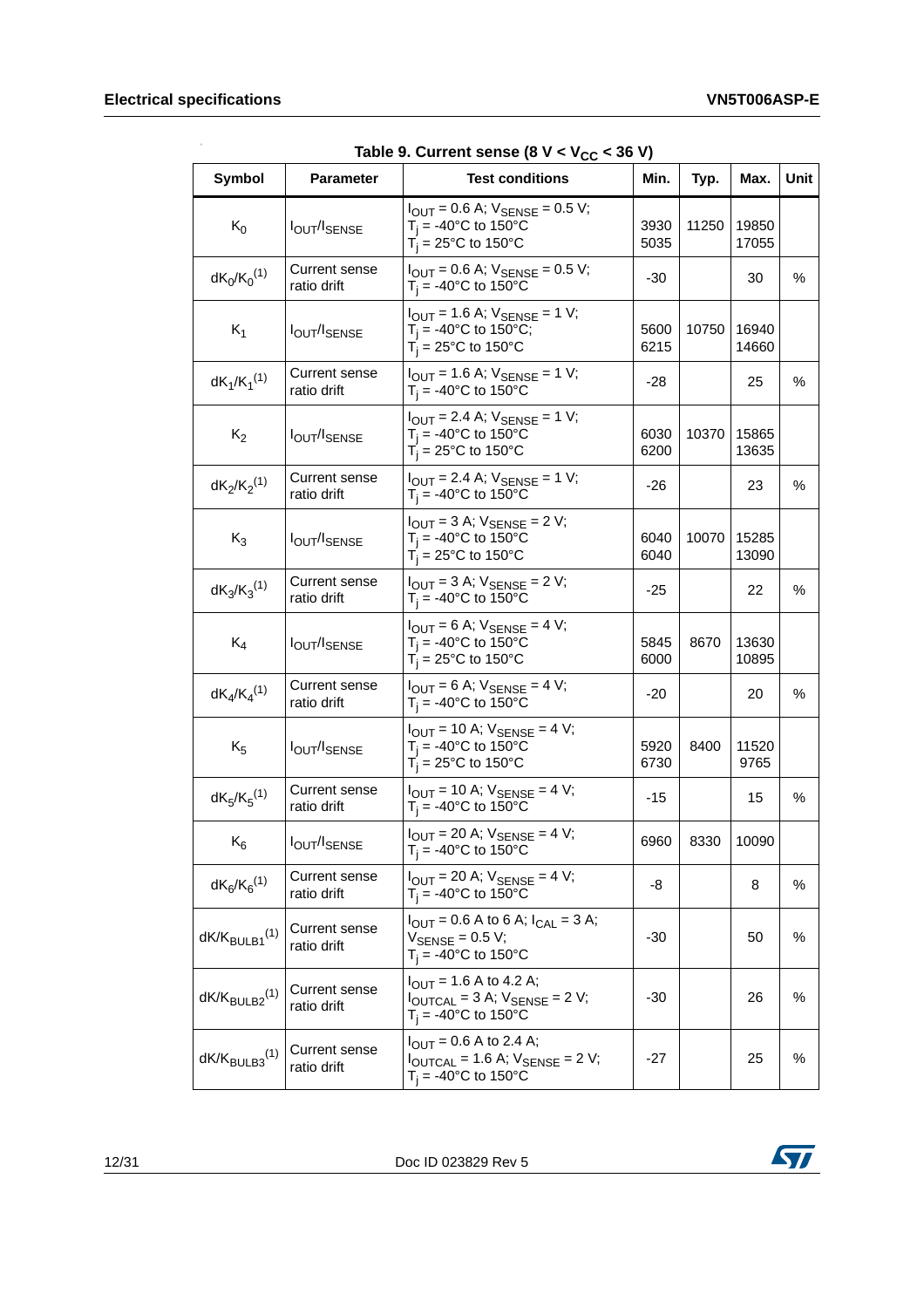| <b>Symbol</b>                  | <b>Parameter</b>                                                                                          | able 5. Our left sense to $\mathbf{v} \cdot \mathbf{r}$ (c) $\mathbf{v} \cdot \mathbf{r}$ to $\mathbf{v}$ to the continuour<br><b>Test conditions</b>            | Min. | Typ. | Max. | <b>Unit</b> |
|--------------------------------|-----------------------------------------------------------------------------------------------------------|------------------------------------------------------------------------------------------------------------------------------------------------------------------|------|------|------|-------------|
|                                | Analog sense                                                                                              | $I_{\text{OUT}} = 0$ A; $V_{\text{SENSE}} = 0$ V;<br>$V_{IN} = 0 V$ ; T <sub>i</sub> = -40°C to 150°C                                                            | 0    |      | 1    |             |
| <b>ISENSEO</b>                 | leakage current                                                                                           | $I_{\text{OUT}} = 0$ A; $V_{\text{SENSE}} = 0$ V;<br>$V_{IN}$ = 5 V; T <sub>i</sub> = -40°C to 150°C                                                             | 0    |      | 2    | μA          |
| V <sub>SENSE</sub>             | Max analog<br>sense output<br>voltage                                                                     | $I_{\text{OUT}}$ = 40 A; $R_{\text{SFNSF}}$ = 3.9 K $\Omega$                                                                                                     | 5    |      |      | V           |
| <b>V<sub>SENSEH</sub></b>      | Analog sense<br>output voltage in<br>fault condition <sup>(2)</sup>                                       | $V_{CC}$ = 24 V; $R_{SENSE}$ = 3.9 K $\Omega$                                                                                                                    |      | 8    |      | V           |
| <b>I</b> SENSEH                | Analog sense<br>output current in<br>fault condition <sup>(2)</sup>                                       | $V_{CC}$ = 24 V; $V_{SENSE}$ = 5 V                                                                                                                               |      | 9    | 12   | mA          |
| t <sub>DSENSE2H</sub>          | Delay response<br>time from rising<br>edge of IN pin                                                      | $V_{\text{SENSE}}$ < 4 V; 1 A < $I_{\text{OUT}}$ < 40 A;<br>$I_{\text{SENSE}}$ = 90% of $I_{\text{SENSEMAX}}$<br>(see Figure 7)                                  |      | 300  | 600  | μs          |
| $\Delta t$ <sub>DSENSE2H</sub> | Delay response<br>time between<br>rising edge of<br>output current<br>and rising edge<br>of current sense | $V_{\text{SFNSF}} < 4 V$ ;<br>$I_{\text{SENSE}}$ = 90% of $I_{\text{SENSEMAX}}$<br>$I_{OUT}$ = 90% of $I_{OUTMAX}$<br>I <sub>OUTMAX</sub> = 10 A (see Figure 10) |      |      | 450  | μs          |
| t <sub>DSENSE2L</sub>          | Delay response<br>time from falling<br>edge of IN pin                                                     | $V_{\text{SFNSF}}$ < 4 V; 1 A < $I_{\text{OUT}}$ < 40 A;<br>$I_{\text{SENSE}}$ = 10 % of $I_{\text{SENSEMAX}}$<br>(see Figure 7)                                 |      | 5    | 20   | μs          |

Table 9. Current sense (8 V < V<sub>cc</sub> < 36 V) (continued)

1. Parameter guaranteed by design; it is not tested.

2. Fault condition includes: power limitation, overtemperature and open-load in OFF-state condition.

<span id="page-12-0"></span>

| Symbol              | <b>Parameter</b>                                                          | <b>Test conditions</b>                                                          | Min. | Typ. | Max. | Unit |
|---------------------|---------------------------------------------------------------------------|---------------------------------------------------------------------------------|------|------|------|------|
| $V_{OL}$            | Open-load Off-state<br>voltage detection<br>threshold                     | $V_{IN}$ = 0 V; 8 V < V <sub>CC</sub> < 36 V                                    | 2    |      | 4    | V    |
| <sup>t</sup> DSTKON | Output short-circuit to<br>V <sub>CC</sub> detection delay at<br>turn-off | See Figure 8                                                                    | 180  |      | 1800 | μs   |
| $L$ (off2)          | Off-state output current<br>at $V_{\text{OUT}} = 4 V$                     | $V_{IN} = 0 V$ ; $V_{SENSE} = 0 V$ ;<br>$V_{\text{OUT}}$ rising from 0 V to 4 V | -120 |      | 0    | μA   |

**Table 10. Open-load detection (FR\_Stby = 5 V)**

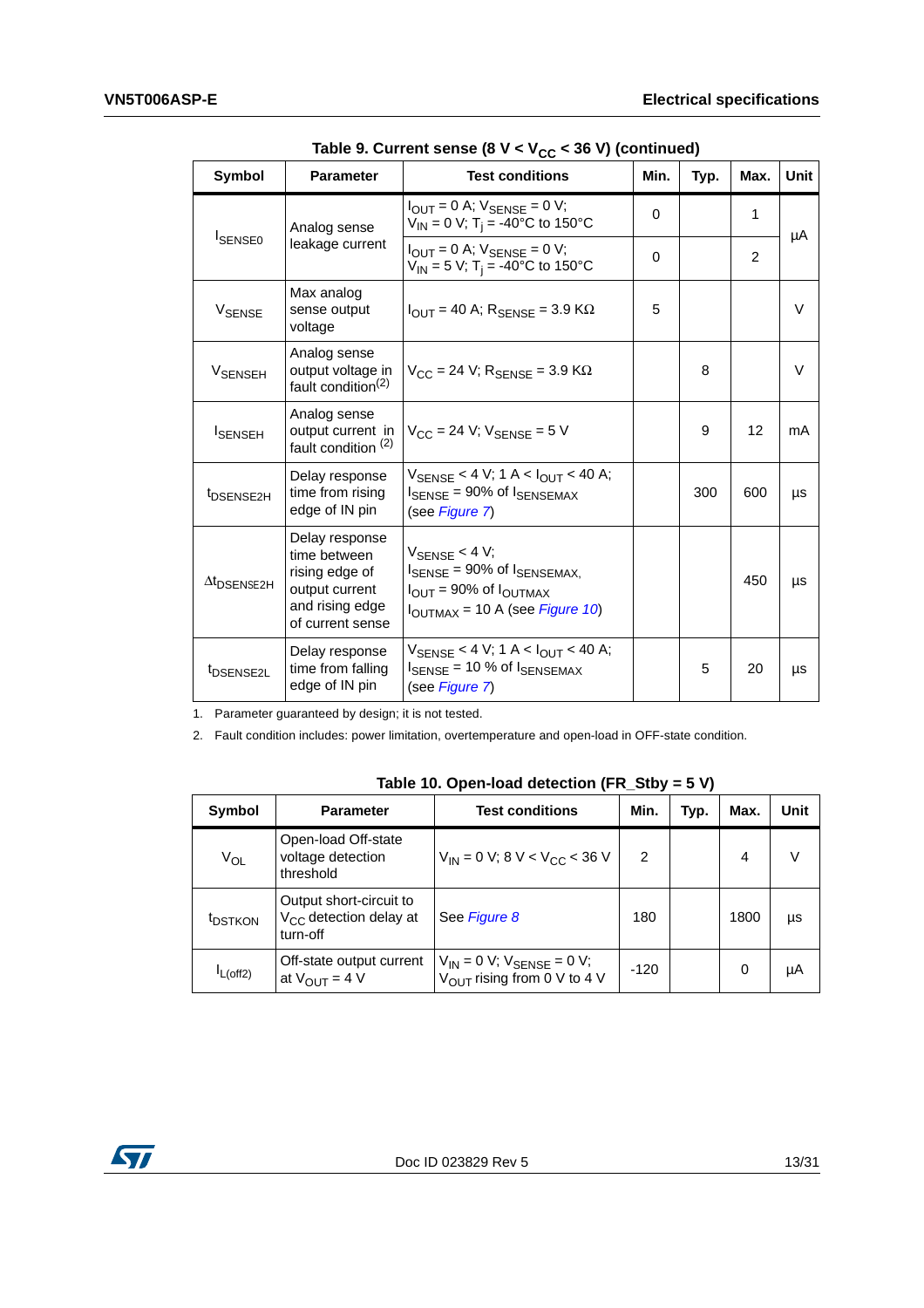| Symbol                 | <b>Parameter</b>                                                                               | <b>Test conditions</b>                                                                                                  | Min. | Typ. | Max. | Unit |
|------------------------|------------------------------------------------------------------------------------------------|-------------------------------------------------------------------------------------------------------------------------|------|------|------|------|
| $t_{d\_vol}$           | Delay response from<br>output rising edge to<br>V <sub>SENSE</sub> rising edge in<br>open-load | $V_{\text{OUT}} = 4 \text{ V}; V_{\text{IN}} = 0 \text{ V};$<br>$V_{\text{SENSE}} = 90\% \text{ of } V_{\text{SENSEH}}$ |      |      | 20   | μs   |
| <sup>t</sup> DFRSTK ON | Output short circuit to<br>V <sub>CC</sub> detection delay at<br>FR <sub>STRY</sub> activation | See Figure 6; $Input_{1,2} = low$                                                                                       |      |      | 50   | μs   |

**Table 10. Open-load detection (FR\_Stby = 5 V) (continued)**

### **Figure 6. Output stuck to V<sub>CC</sub> detection delay time at FR<sub>STBY</sub> activation**

<span id="page-13-0"></span>

<span id="page-13-1"></span>

#### **Figure 7. Current sense delay characteristics**

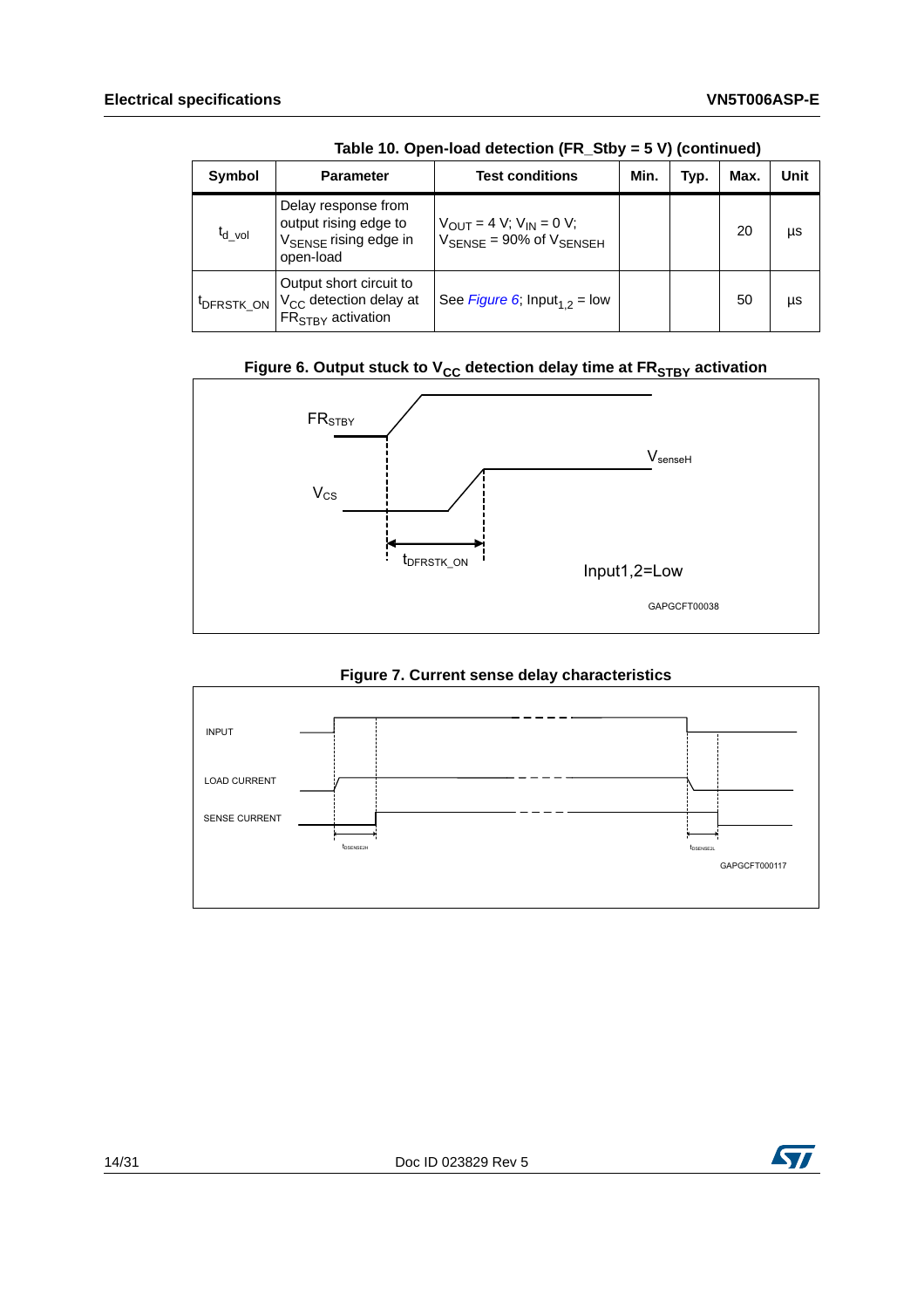<span id="page-14-0"></span>

**Figure 9. Switching characteristics**

<span id="page-14-1"></span>

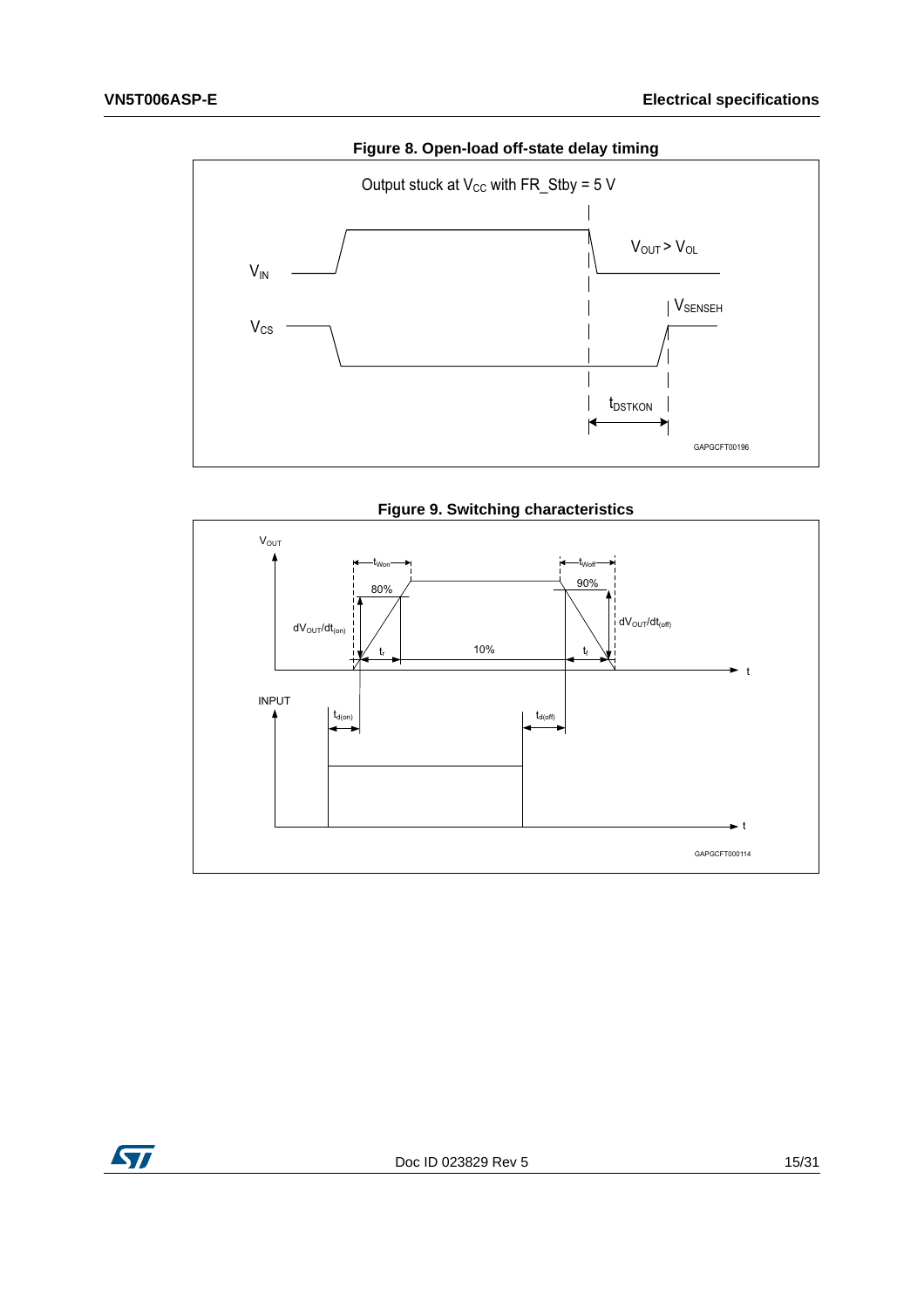

<span id="page-15-0"></span>**Figure 10. Delay response time between rising edge of output current and rising edge of current sense**



<span id="page-15-1"></span>

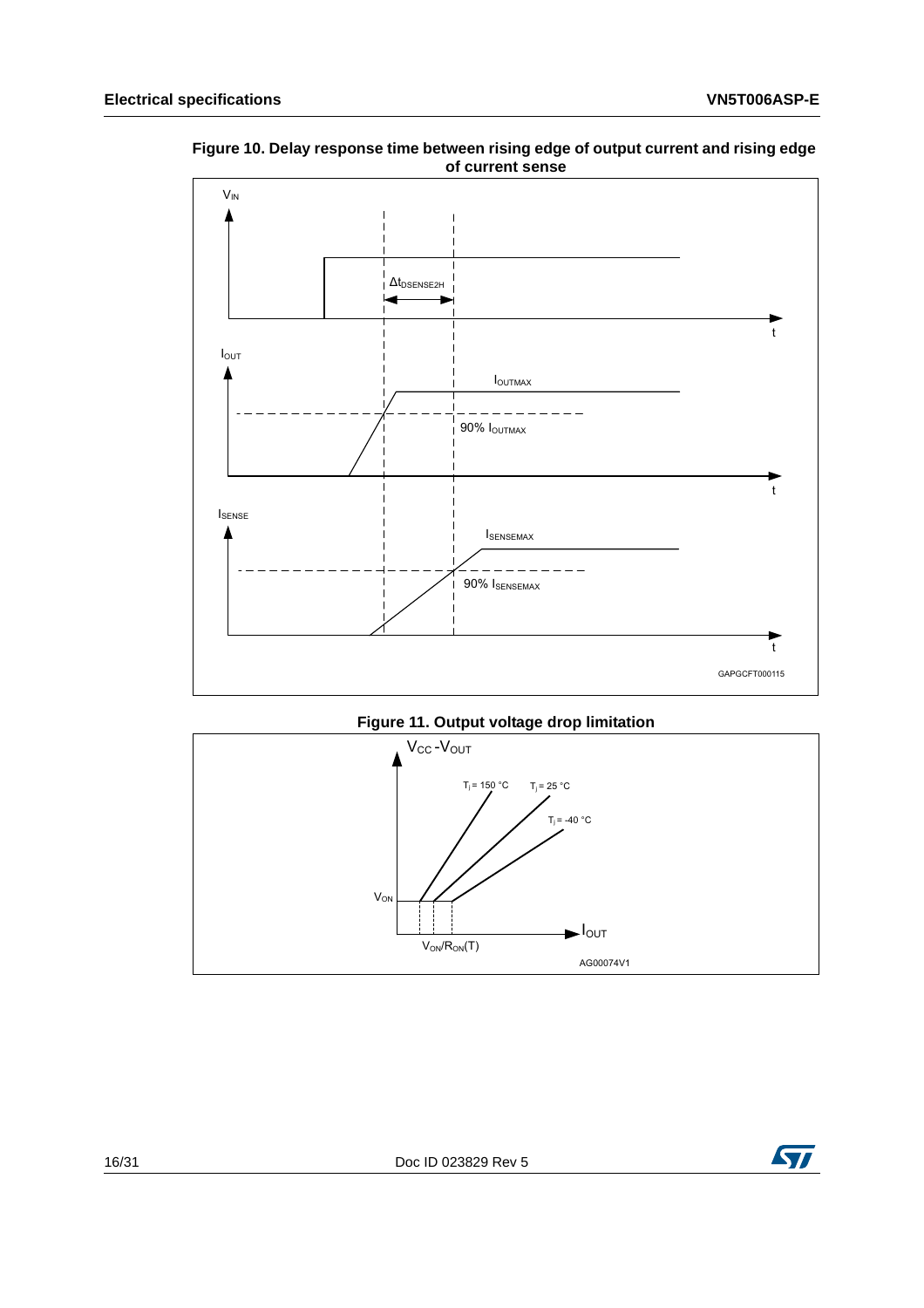<span id="page-16-1"></span>

**Figure 12. Device behavior in overload condition** 

| Table 11. Truth table |       |      |  |  |  |
|-----------------------|-------|------|--|--|--|
| eset<br>hv            | Input | Outp |  |  |  |

<span id="page-16-0"></span>

| <b>Conditions</b>                     | <b>Fault reset</b><br>standby | Input | Output   | <b>Sense</b>              |
|---------------------------------------|-------------------------------|-------|----------|---------------------------|
| Standby                               |                               | L     | X        | 0                         |
| Normal operation                      | X                             | L     |          | $\Omega$                  |
|                                       | X                             | H     | H        | Nominal                   |
| Overload                              | X                             | L     |          | 0                         |
|                                       | X                             | H     | H        | > Nominal                 |
|                                       | X                             | L     |          | $\Omega$                  |
| Overtemperature /<br>short to ground  |                               | H     | Cycling  | <b>V</b> SENSEH           |
|                                       | H                             | H     | Latched  | <b>V<sub>SENSEH</sub></b> |
| Undervoltage                          | X                             | X     |          | $\Omega$                  |
|                                       |                               | L     | H        | $\Omega$                  |
| Short to V <sub>BAT</sub>             | H                             |       | H        | <b>V<sub>SENSEH</sub></b> |
|                                       | X                             | H     | н        | < Nominal                 |
|                                       |                               |       | H        | $\Omega$                  |
| Open-load Off-state<br>(with pull-up) | H                             |       | H        | <b>V<sub>SENSEH</sub></b> |
|                                       | X                             | н     | н        | $\Omega$                  |
| Negative output<br>voltage clamp      | X                             | L     | Negative | 0                         |

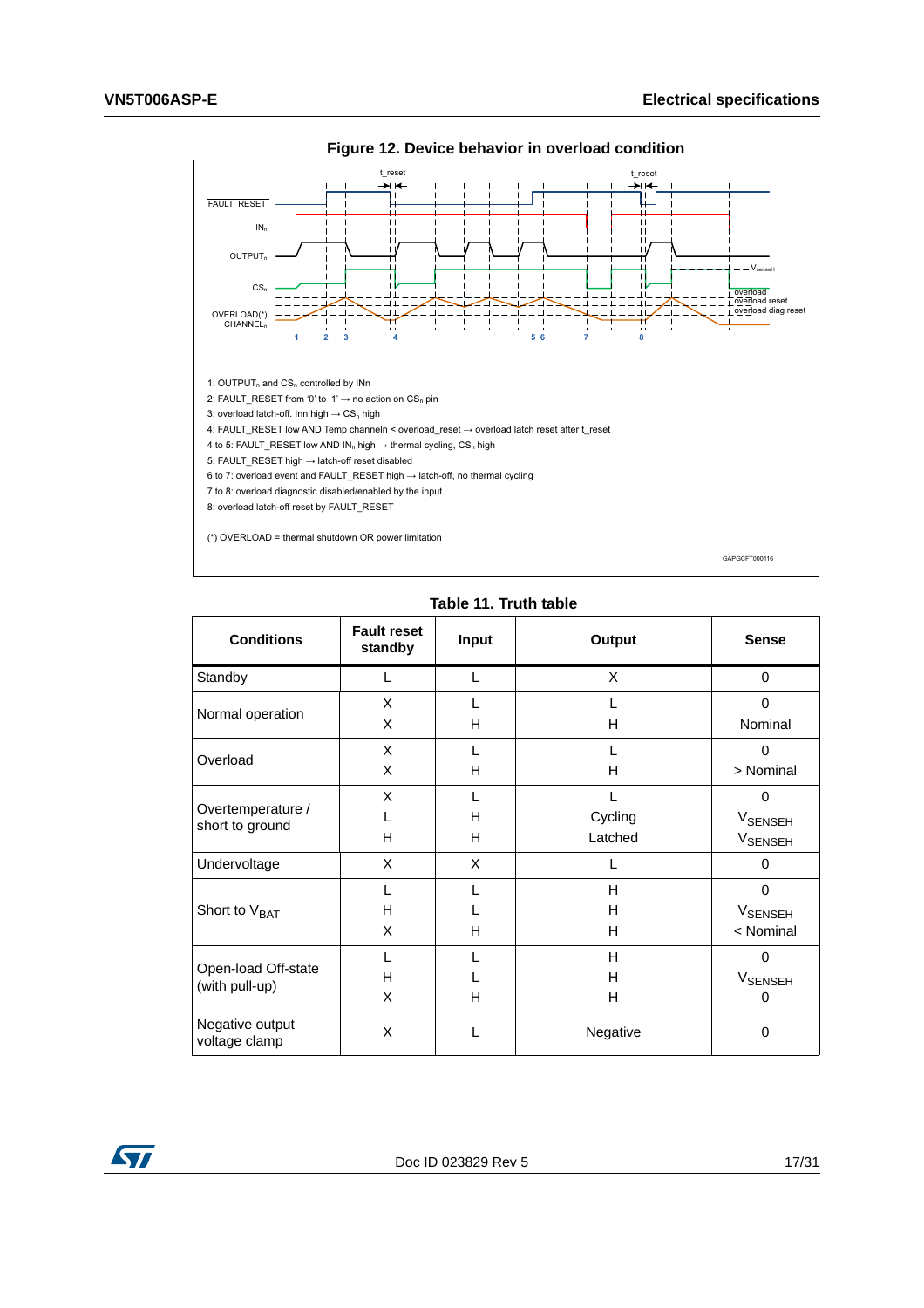<span id="page-17-0"></span>

| ISO 7637-2:<br>2004(E) | Test levels <sup>(1)</sup> |         | Number of               | <b>Burst cycle/pulse</b> |                  | <b>Delays and</b>     |
|------------------------|----------------------------|---------|-------------------------|--------------------------|------------------|-----------------------|
| <b>Test pulse</b>      | Ш                          | IV      | pulses or<br>test times | repetition time          |                  | impedance             |
| 1                      | $-450V$                    | $-600V$ | 5000<br>pulses          | 0.5s                     | 5s               | 1 ms, 50 $\Omega$     |
| 2a                     | $+37V$                     | $+50V$  | 5000<br>pulses          | 0.2s                     | 5s               | 50 µs, $2 \Omega$     |
| За                     | $-150V$                    | $-200V$ | 1h                      | 90 ms                    | $100 \text{ ms}$ | 0.1 µs, 50 $\Omega$   |
| 3b                     | $+150V$                    | $+200V$ | 1h                      | 90 ms                    | $100 \text{ ms}$ | 0.1 µs, 50 $\Omega$   |
| $\overline{4}$         | $-12V$                     | $-16V$  | 1 pulse                 |                          |                  | 100 ms, 0.01 $\Omega$ |
| $5b^{(2)}$             | $+123V$                    | $+174V$ | 1 pulse                 |                          |                  | 350 ms, 1 $\Omega$    |

**Table 12. Electrical transient requirements (part 1)**

1. The above test levels must be considered referred to  $V_{CC} = 24.5V$  except for pulse 5b

2. Valid in case of external load dump clamp: 58V maximum referred to ground.

<span id="page-17-1"></span>

| ISO 7637-2:<br>2004(E)<br><b>Test pulse</b> | <b>Test level results</b> |           |  |
|---------------------------------------------|---------------------------|-----------|--|
|                                             | Ш                         | IV        |  |
|                                             | C                         | $C^{(1)}$ |  |
| 2a                                          | C                         | C         |  |
| 3a                                          | C                         | C         |  |
| $3b^{(2)}$                                  | E                         | E         |  |
| $3b^{(3)}$                                  | C                         | C         |  |
| $\overline{4}$                              | $\cap$                    | C.        |  |
| $5b^{(4)}$                                  | C.                        | C         |  |

1. With  $R_{LOAD} < 24 \Omega$ .

2. Without capacitor between  $V_{CC}$  and GND.

3. With 10 nF between  $V_{CC}$  and GND.

4. External load dump clamp: 58 V maximum, referred to ground.

<span id="page-17-2"></span>

| <b>Class</b> | <b>Contents</b>                                                                                                                                                             |
|--------------|-----------------------------------------------------------------------------------------------------------------------------------------------------------------------------|
| C.           | All functions of the device are performed as designed after exposure to disturbance.                                                                                        |
| E.           | One or more functions of the device are not performed as designed after exposure to<br>disturbance and cannot be returned to proper operation without replacing the device. |

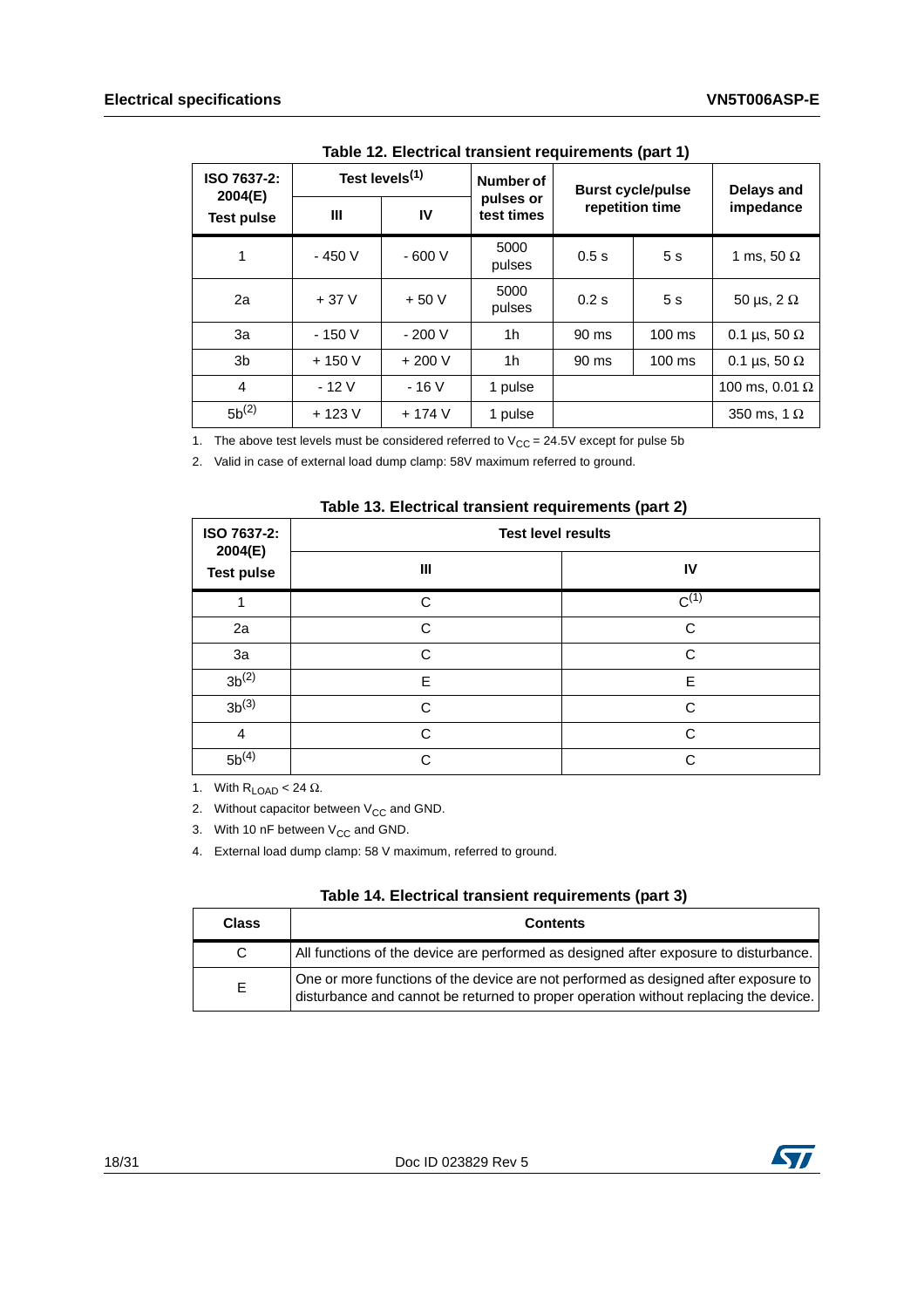#### <span id="page-18-2"></span><span id="page-18-0"></span>**2.4 Electrical characteristics curves**

<span id="page-18-4"></span><span id="page-18-3"></span><span id="page-18-1"></span>

<span id="page-18-5"></span>

<span id="page-18-6"></span>Doc ID 023829 Rev 5 19/[31](#page-30-0)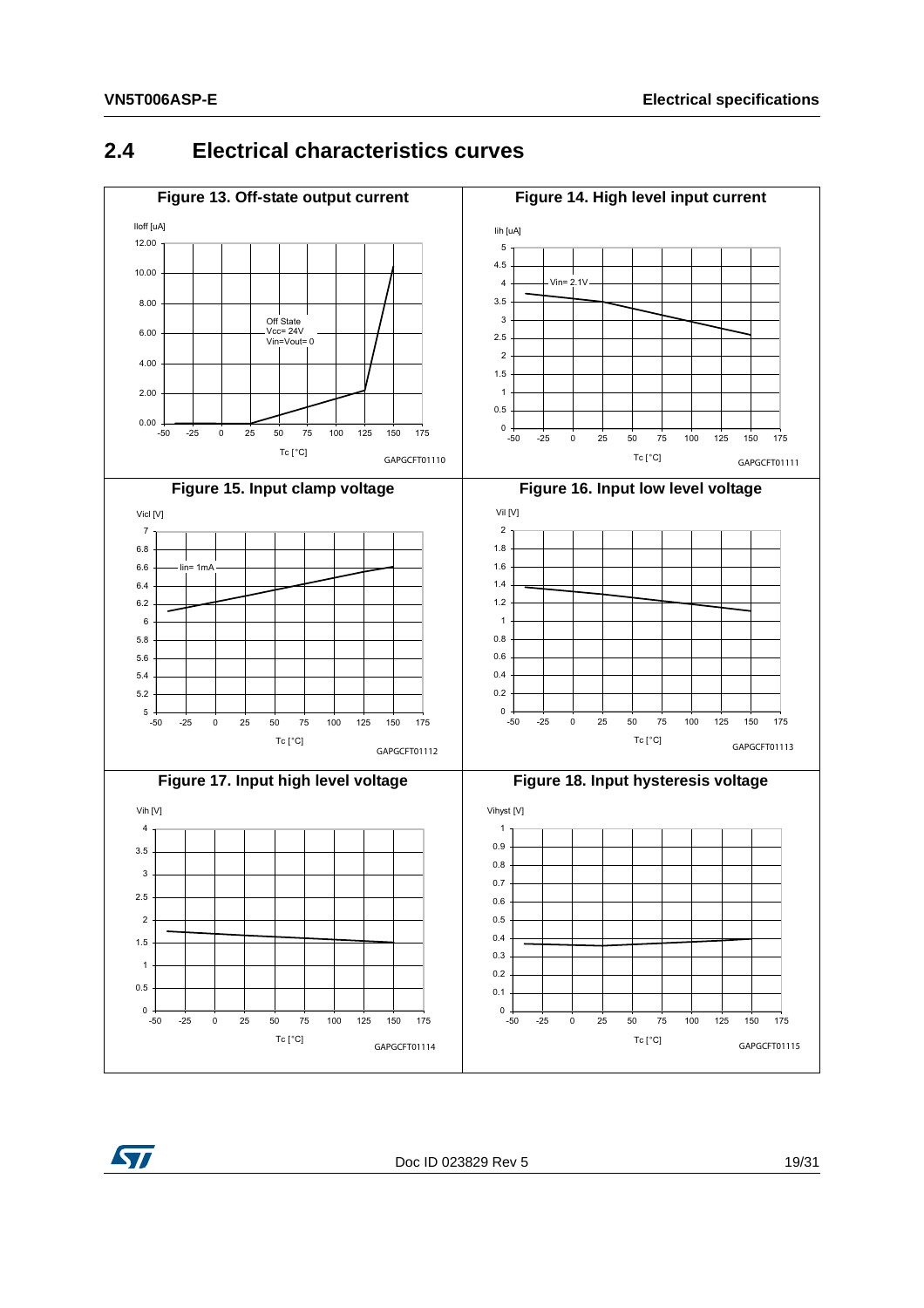<span id="page-19-4"></span><span id="page-19-3"></span><span id="page-19-2"></span><span id="page-19-1"></span><span id="page-19-0"></span>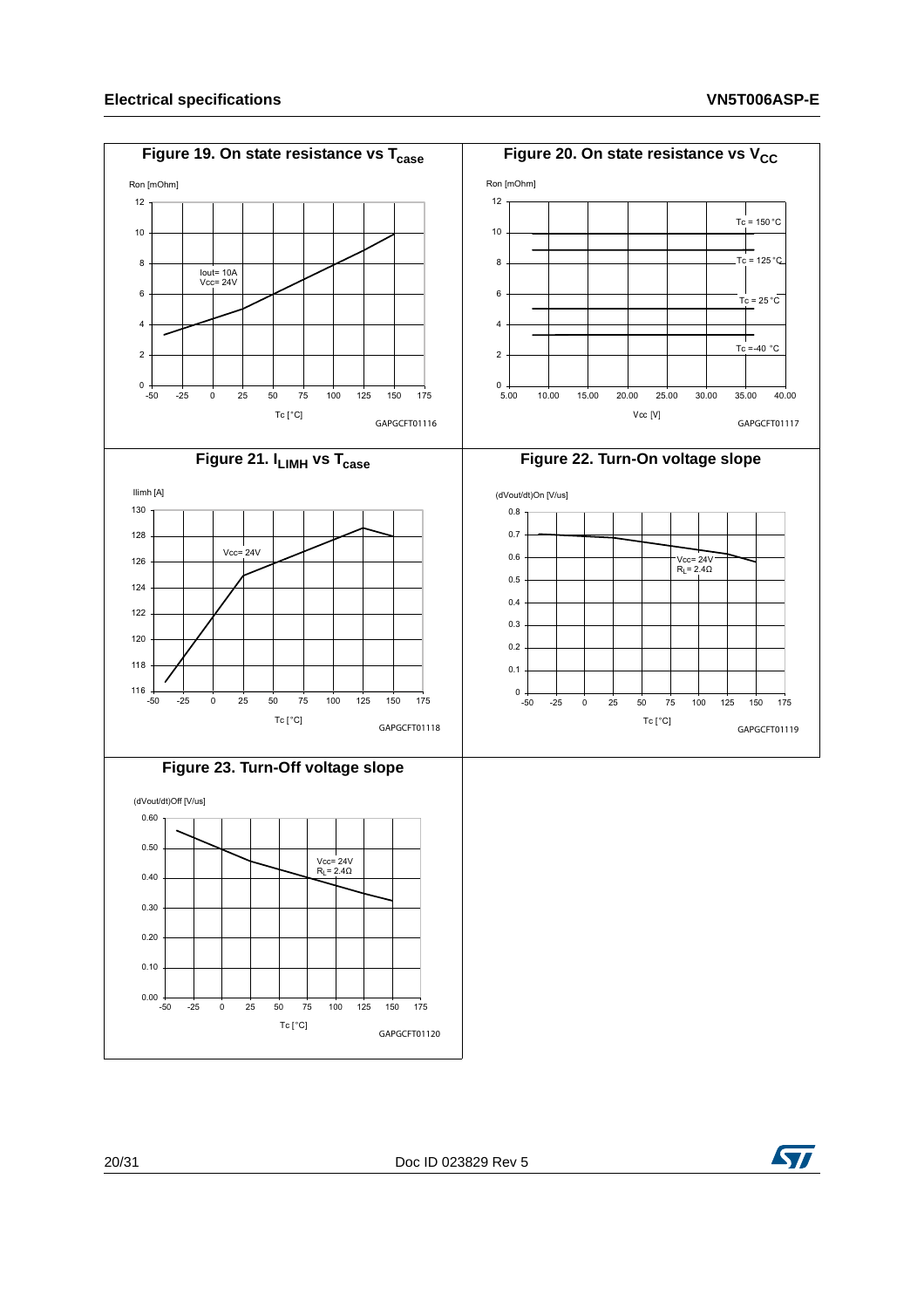# <span id="page-20-0"></span>**3 Application information**

<span id="page-20-3"></span>

**Figure 24. Application schematic**

#### <span id="page-20-1"></span>**3.1 Load dump protection**

 $D_{\text{Id}}$  is necessary (voltage transient suppressor) if the load dump peak voltage exceeds the  $V_{\text{CC}}$  max DC rating. The same applies if the device is subject to transients on the  $V_{\text{CC}}$  line that are greater than the ones shown in the ISO 7637-2 2004 (E) table.

#### <span id="page-20-2"></span>**3.2 MCU I/Os protection**

When negative transients are present on the  $V_{CC}$  line, the control pins is pulled negative. ST suggests to insert a resistor  $(R_{prot})$  in line to prevent the microcontroller I/O pins from latching-up.

The value of these resistors is a compromise between the leakage current of microcontroller and the current required by the HSD I/Os (input levels compatibility) with the latch-up limit of microcontroller I/Os.

#### **Equation 1**

 $-V_{\text{CCpeak}}/ I_{\text{latchup}} \leq R_{\text{prot}} \leq (V_{\text{OH}\mu\text{C}} - V_{\text{IH}}) / I_{\text{IHmax}}$ 

Calculation example:

For  $V_{CCpeak}$  = -600 V and  $I_{\text{latchup}} \ge 20$  mA;  $V_{\text{OH}\mu\text{C}} \ge 4.5$  V

30 KΩ  $\leq$  R<sub>prot</sub>  $\leq$  190 kΩ.

Recommended value:  $R_{prot} = 56 k\Omega$ 



Doc ID 023829 Rev 5 21/[31](#page-30-0)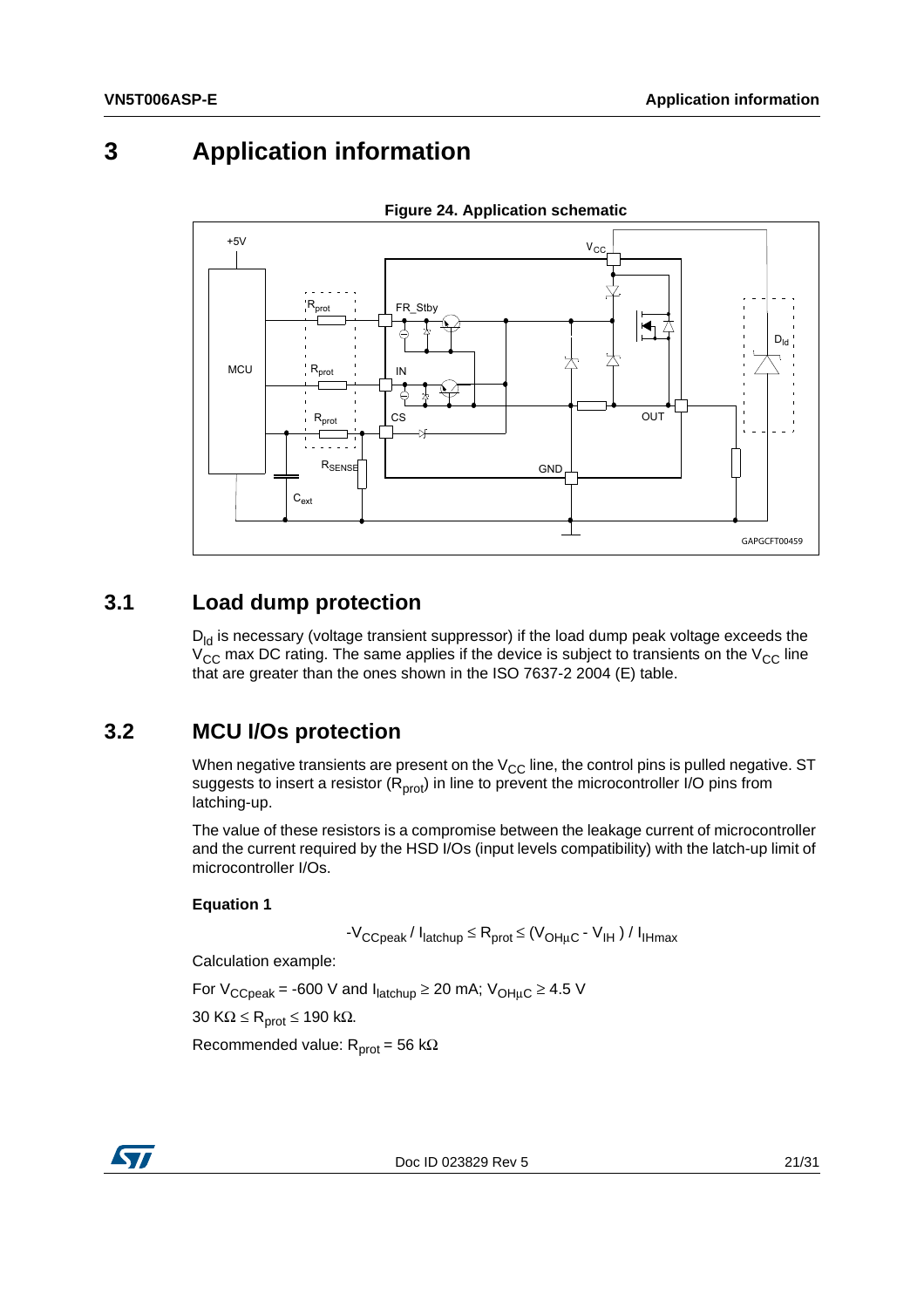# <span id="page-21-0"></span>**3.3** Maximum demagnetization energy (V<sub>CC</sub> = 24 V)

<span id="page-21-1"></span>

#### **Figure 25. Maximum turn-off current versus inductance**

*Note: Values are generated with*  $R_L = 0 \Omega$ *.* 

*In case of repetitive pulses, Tjstart (at the beginning of each demagnetization) of every pulse must not exceed the temperature specified above for curves A and B.*

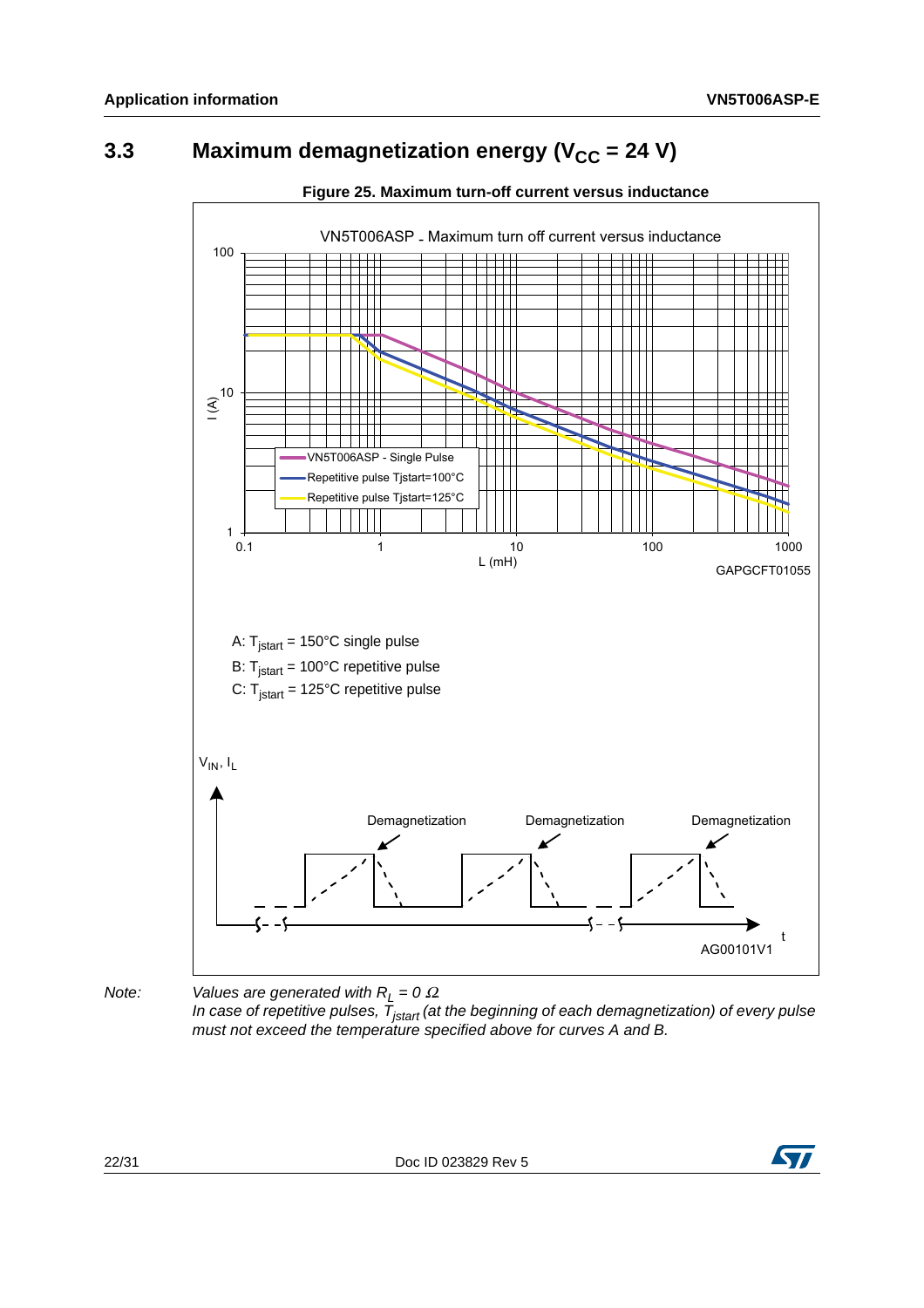### <span id="page-22-0"></span>**4 Package and PCB thermal data**

#### <span id="page-22-1"></span>**4.1 PowerSO-10 thermal data**



<span id="page-22-2"></span>

1. Layout condition of R<sub>th</sub> and Z<sub>th</sub> measurements (Board finish thickness 1.6 mm +/- 10%; Board double layer;<br>Board dimension 77 x 86; Board Material FR4; Cu thickness 0.070 mm (front and back side); Thermal vias separation 1.2 mm; Thermal via diameter 0.3 mm +/- 0.08 mm; Cu thickness on vias 0.025 mm).

<span id="page-22-3"></span>

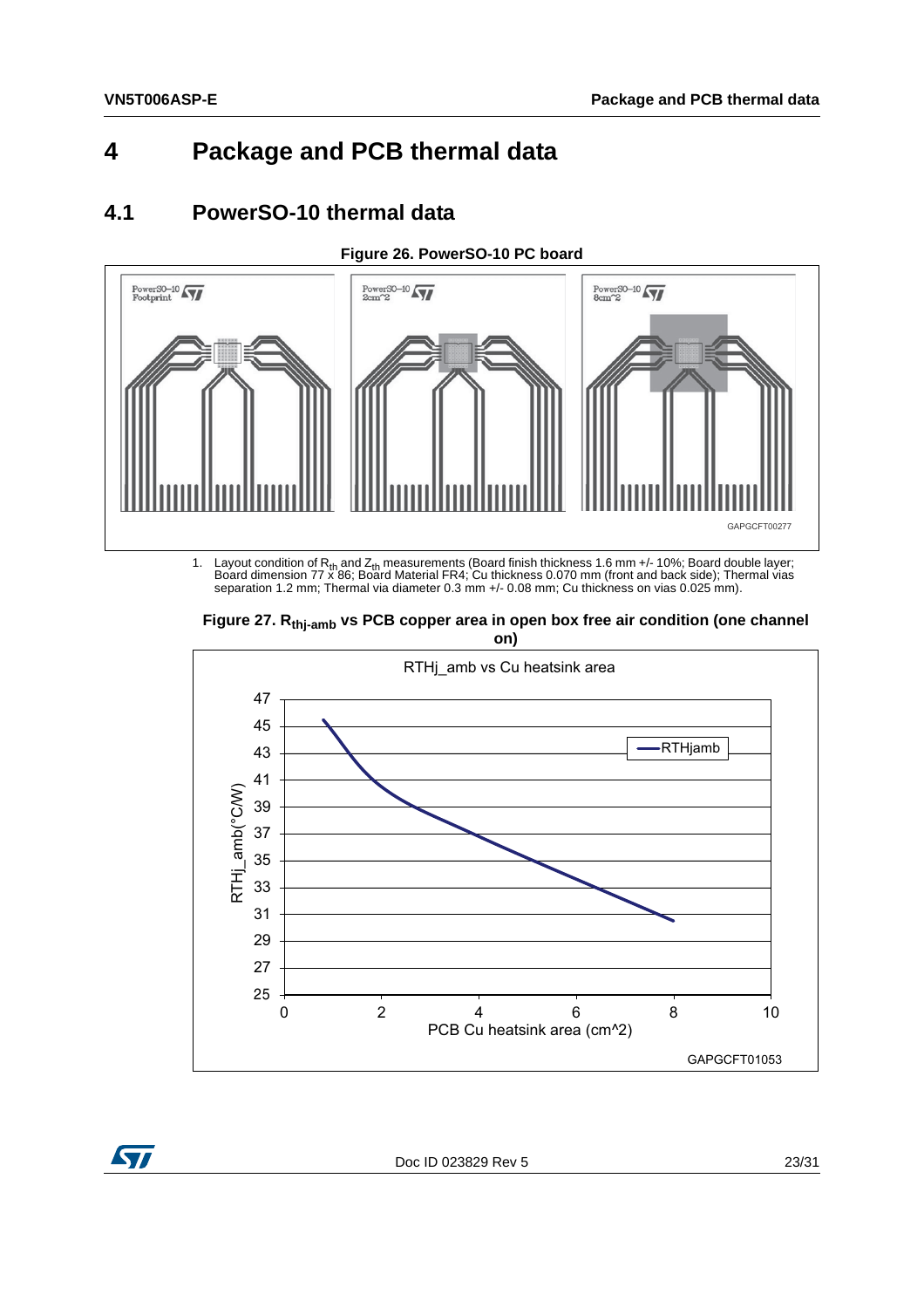

<span id="page-23-0"></span>**Figure 28. PowerSO-10 thermal impedance junction ambient single pulse (one channel on)** 

**Figure 29. Thermal fitting model of a double channel HSD in PowerSO-10**

<span id="page-23-1"></span>

1. The fitting model is a semplified thermal tool and is valid for transient evolutions where the embedded protections (power limitation or thermal cycling during thermal shutdown) are not triggered.

#### **Equation 2: pulse calculation formula**

$$
Z_{TH\delta} = R_{TH} \cdot \delta + Z_{THtp}(1 - \delta)
$$

where  $\delta = t_P/T$ 

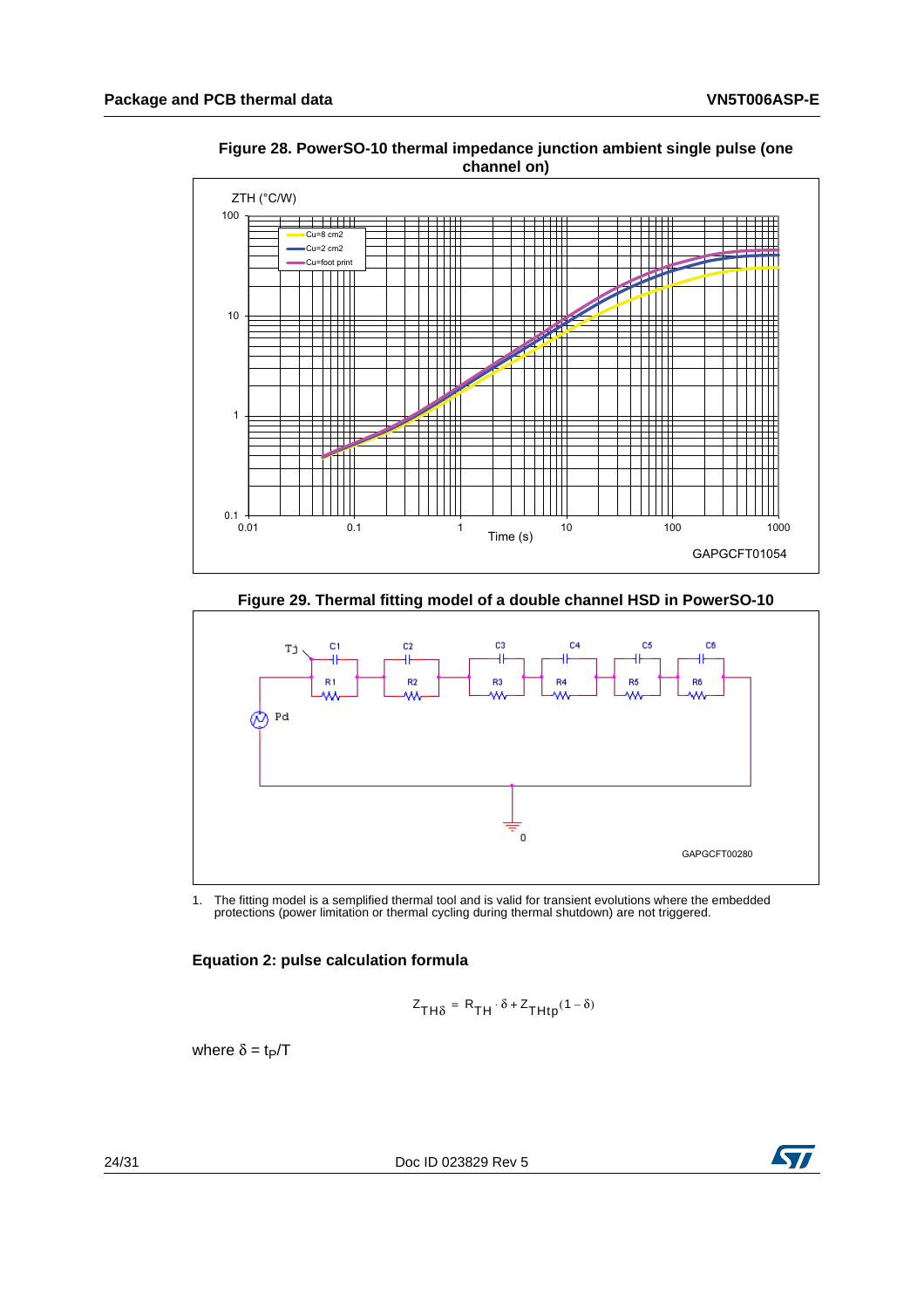<span id="page-24-0"></span>

| Area/island (cm <sup>2</sup> ) | rapic to: Therman parameters<br><b>Footprint</b> | $\mathbf{2}$   | 8  |
|--------------------------------|--------------------------------------------------|----------------|----|
| R1 (°C/W)                      | 0.05                                             |                |    |
| R2 (°C/W)                      | 0.3                                              |                |    |
| R3 (°C/W)                      | 1.2                                              |                |    |
| R4 (°C/W)                      | $\overline{7}$                                   |                |    |
| R5 (°C/W)                      | 13                                               | 12             | 8  |
| R6 (°C/W)                      | 24                                               | 20             | 14 |
| $C1$ (W.s/ $°C$ )              | 0.05                                             |                |    |
| $C2$ (W.s/ $°C$ )              | 0.1                                              |                |    |
| $C3$ (W.s/ $°C$ )              | $\mathbf{1}$                                     |                |    |
| $C4$ (W.s/ $\textdegree C$ )   | $\overline{2}$                                   |                |    |
| $C5$ (W.s/ $°C$ )              | 3                                                | $\overline{4}$ | 8  |
| $C6$ (W.s/ $°C$ )              | 6                                                | 8              | 14 |

**Table 15. Thermal parameters**

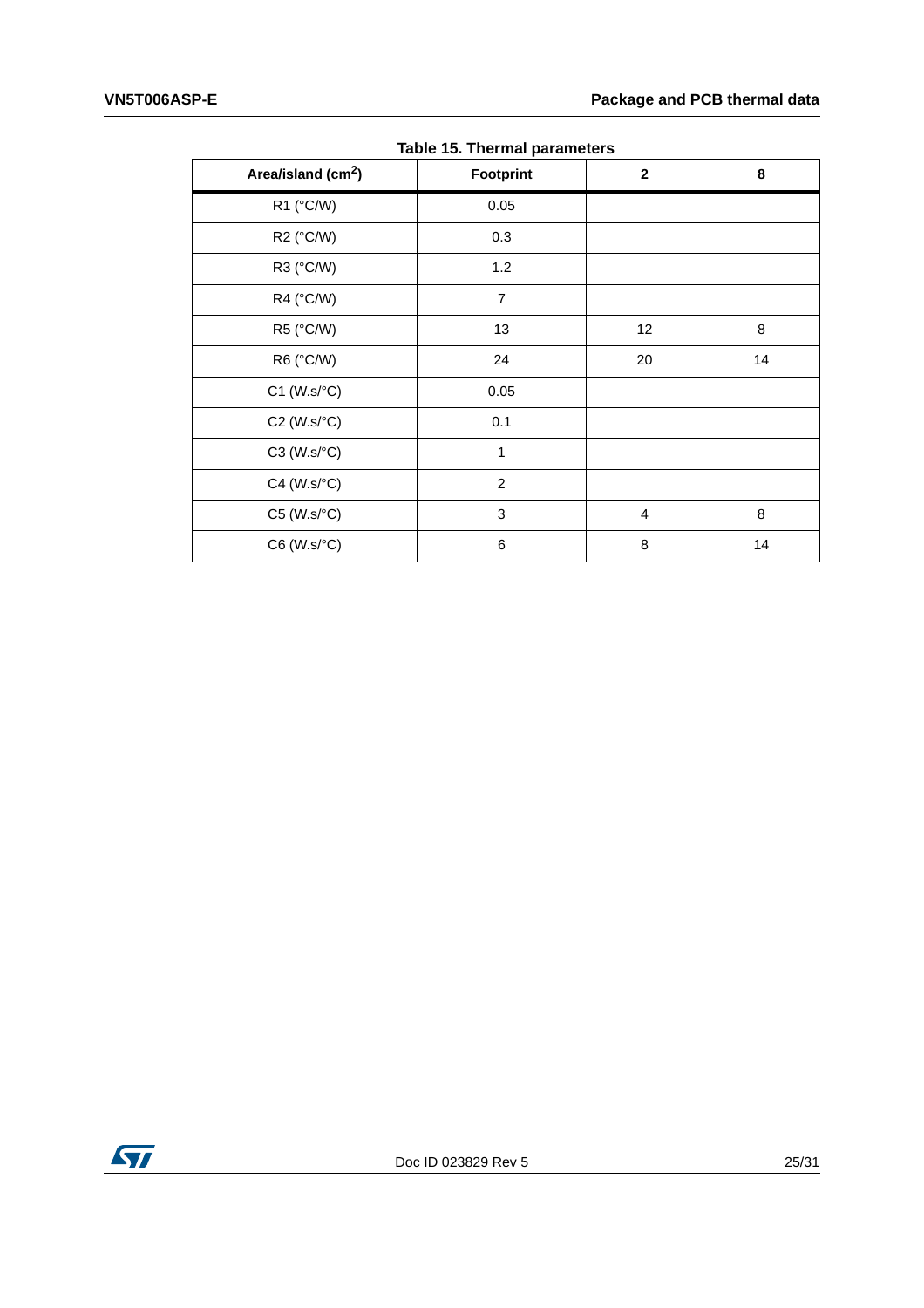# <span id="page-25-0"></span>**5 Package information**

### <span id="page-25-1"></span>**5.1 ECOPACK®**

In order to meet environmental requirements, ST offers these devices in different grades of ECOPACK<sup>®</sup> packages, depending on their level of environmental compliance. ECOPACK<sup>®</sup> specifications, grade definitions and product status are available at: **www.st.com**. ECOPACK® is an ST trademark.

### <span id="page-25-2"></span>**5.2 PowerSO-10 mechanical data**

<span id="page-25-3"></span>

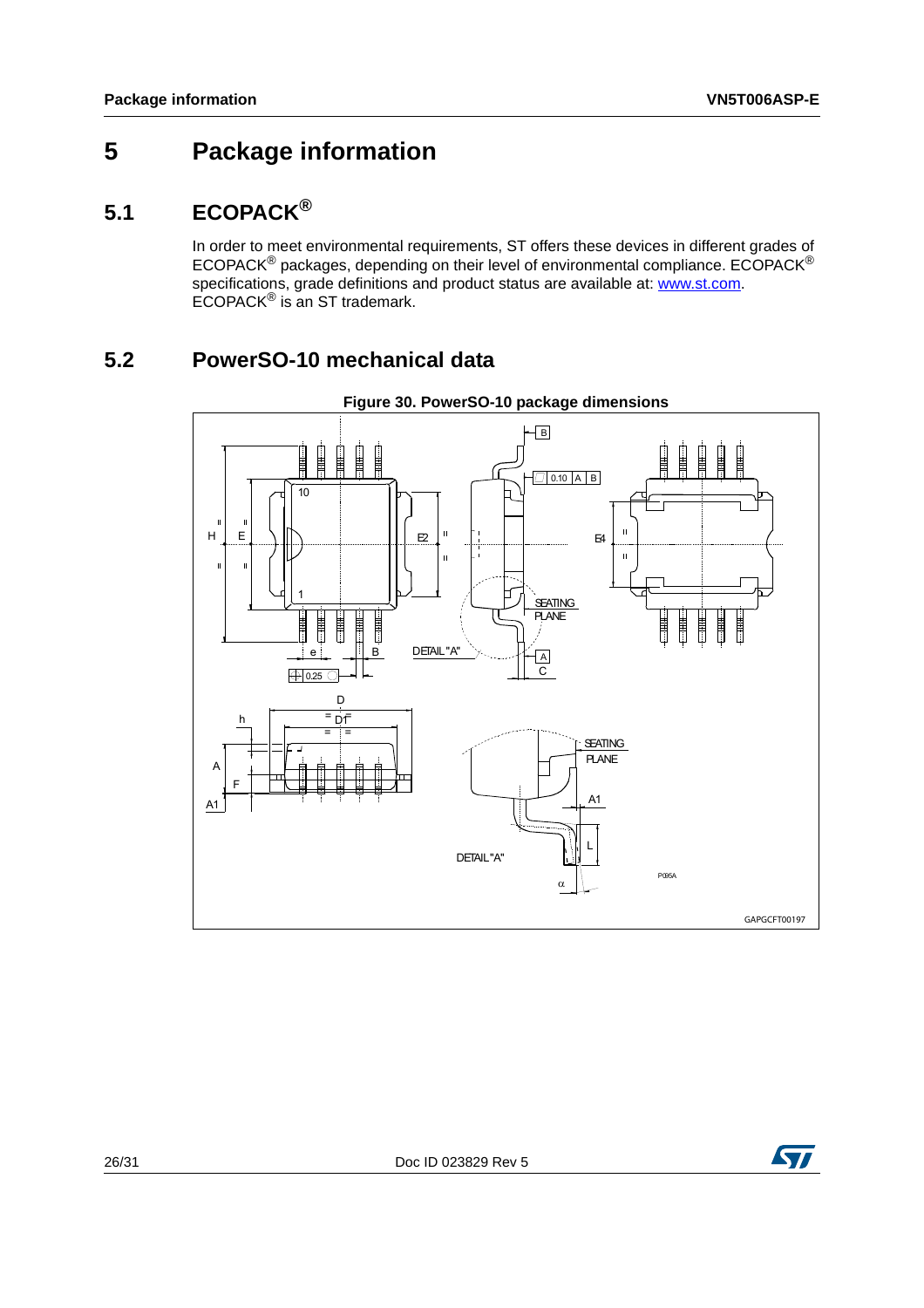<span id="page-26-0"></span>

| Symbol                                                      | rapic To. I Oncloo To Incondition data<br><b>Millimeters</b> |      |             |  |
|-------------------------------------------------------------|--------------------------------------------------------------|------|-------------|--|
|                                                             | Min.                                                         | Typ. | Max.        |  |
| $\mathsf A$                                                 | 3.35                                                         |      | 3.65        |  |
| $A^{(1)}$                                                   | 3.4                                                          |      | 3.6         |  |
| A1                                                          | 0.00                                                         |      | 0.10        |  |
| $\sf B$                                                     | 0.40                                                         |      | 0.60        |  |
| $B^{(1)}$                                                   | 0.37                                                         |      | 0.53        |  |
| $\mathsf C$                                                 | 0.35                                                         |      | 0.55        |  |
| $C^{(1)}$                                                   | 0.23                                                         |      | 0.32        |  |
| $\mathsf D$                                                 | 9.40                                                         |      | 9.60        |  |
| D <sub>1</sub>                                              | 7.40                                                         |      | 7.60        |  |
| $\mathsf E$                                                 | 9.30                                                         |      | 9.50        |  |
| $\mathsf{E}2$                                               | 7.20                                                         |      | 7.60        |  |
| $E2^{(1)}$                                                  | 7.30                                                         |      | 7.50        |  |
| $\mathsf{E}4$                                               | 5.90                                                         |      | 6.10        |  |
| $E4^{(1)}$                                                  | 5.90                                                         |      | 6.30        |  |
| $\mathsf{e}% _{t}\left( t\right)$                           |                                                              | 1.27 |             |  |
| $\mathsf F$                                                 | 1.25                                                         |      | 1.35        |  |
| F <sup>(1)</sup>                                            | 1.20                                                         |      | 1.40        |  |
| $\mathsf{H}% _{\mathbb{R}}^{1}\left( \mathbb{R}^{2}\right)$ | 13.80                                                        |      | 14.40       |  |
| H <sup>(1)</sup>                                            | 13.85                                                        |      | 14.35       |  |
| $\boldsymbol{\mathsf{h}}$                                   |                                                              | 0.50 |             |  |
| $\mathsf L$                                                 | 1.20                                                         |      | 1.80        |  |
| $L^{(1)}$                                                   | 0.80                                                         |      | 1.10        |  |
| $\mathsf a$                                                 | $0^{\circ}$                                                  |      | $8^{\circ}$ |  |
| $\alpha^{(1)}$                                              | $2^{\circ}$                                                  |      | $8^{\circ}$ |  |

**Table 16. PowerSO-10 mechanical data**

1. Muar only POA P013P.

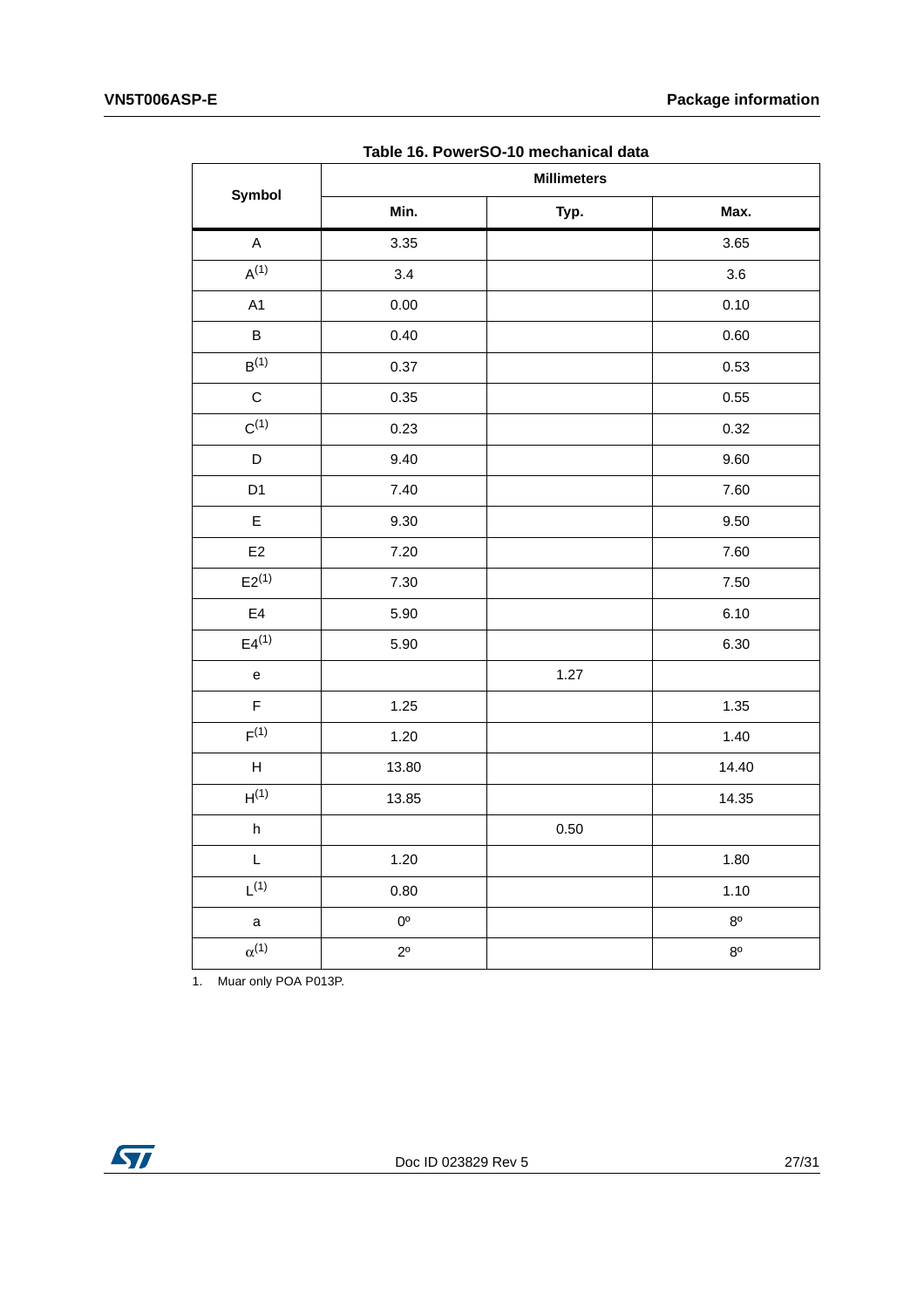#### <span id="page-27-0"></span>**5.3 Packing information**

**Figure 31. PowerSO-10 suggested pad layout and tube shipment (no suffix)**

<span id="page-27-1"></span>

#### **Figure 32. PowerSO-10 tape and reel shipment (suffix "TR")**

<span id="page-27-2"></span>

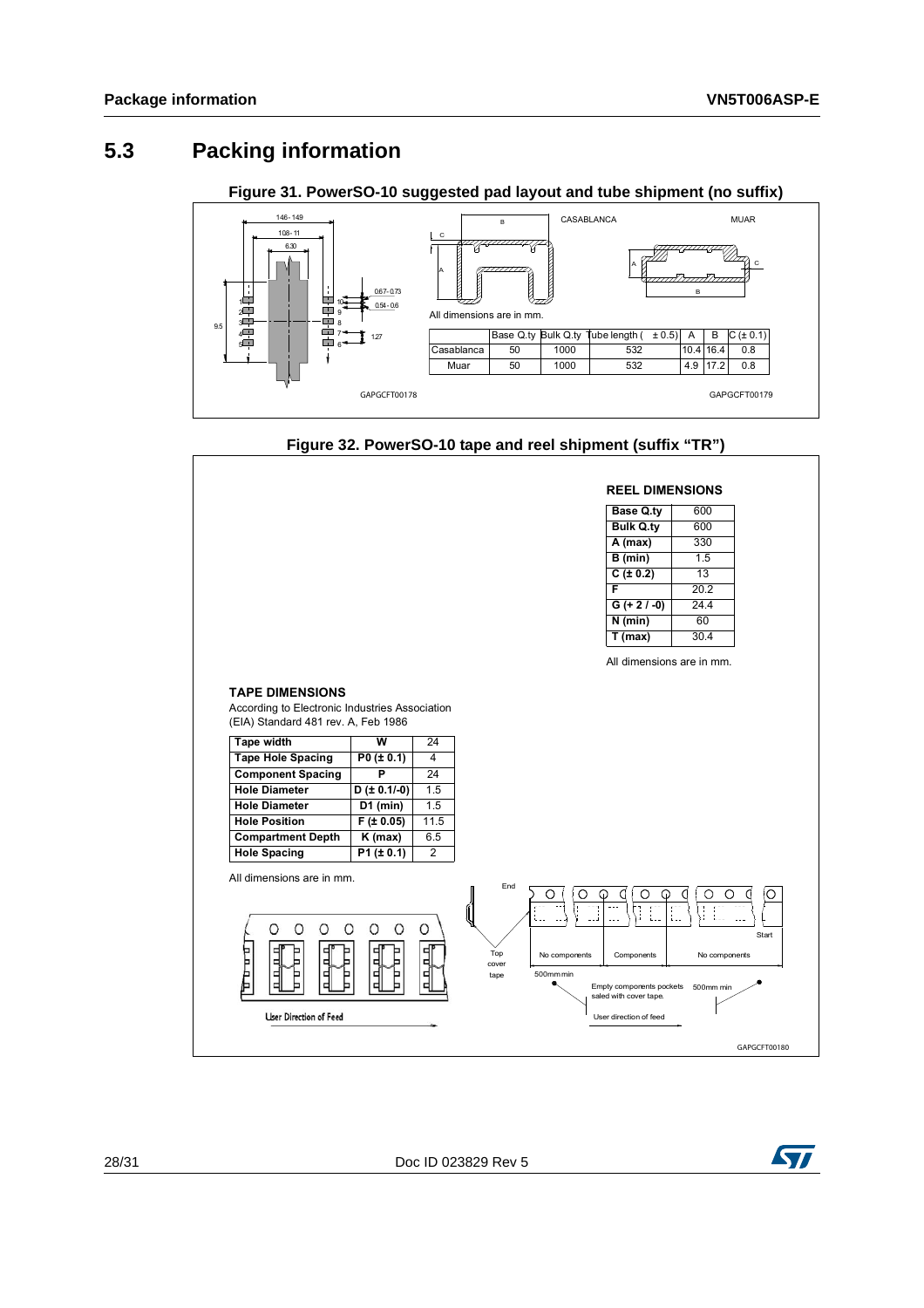# <span id="page-28-0"></span>**6 Order codes**

<span id="page-28-1"></span>

|            | Order codes  |                |  |
|------------|--------------|----------------|--|
| Package    | Tube         | Tape and reel  |  |
| PowerSO-10 | VN5T006ASP-E | VN5T006ASPTR-E |  |

**Table 17. Device summary**

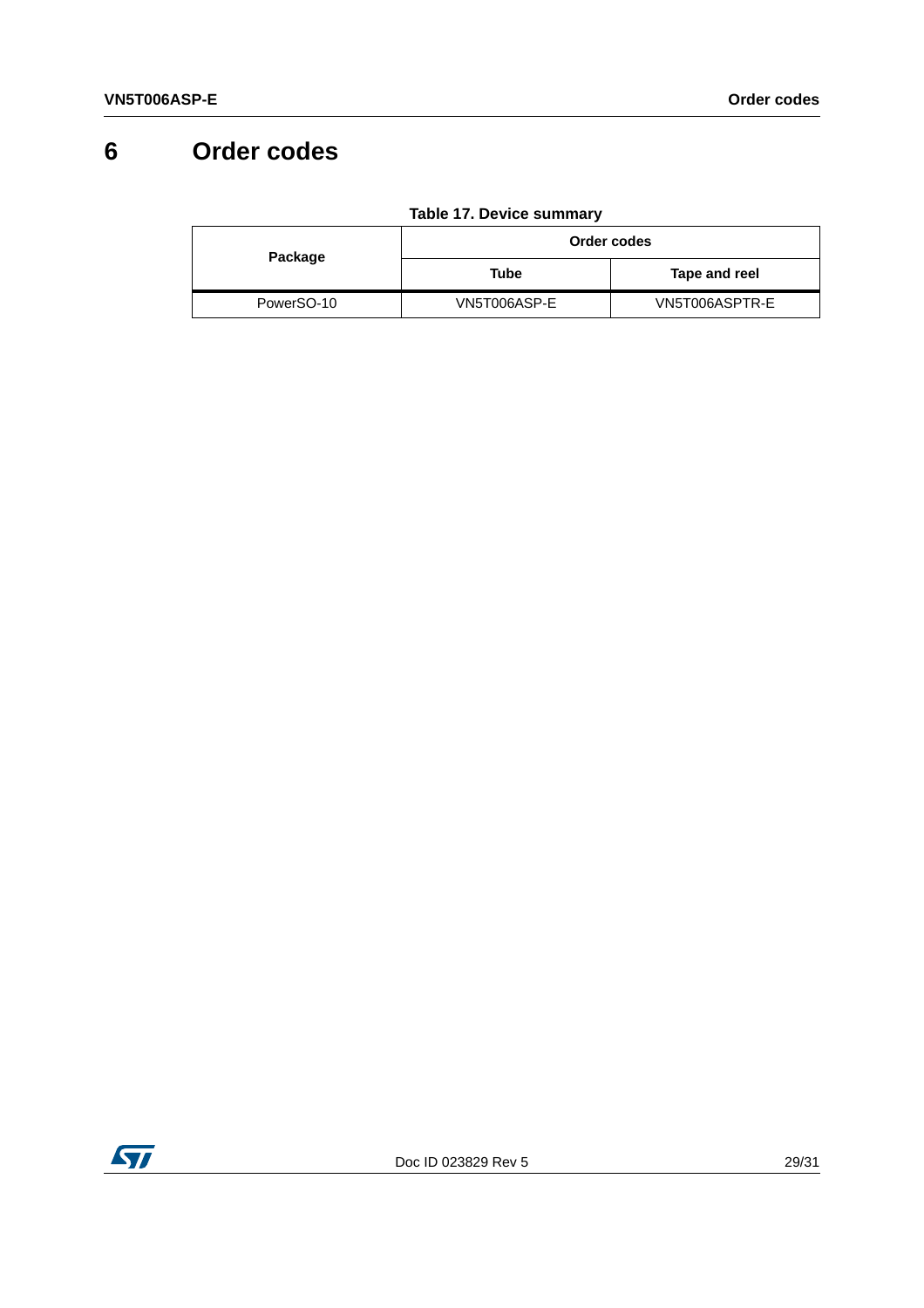# <span id="page-29-0"></span>**7 Revision history**

<span id="page-29-1"></span>

| <b>Date</b> | <b>Revision</b> | <b>Changes</b>                                                                                                                                                                                                                                                                                                                                                                                                                                            |  |
|-------------|-----------------|-----------------------------------------------------------------------------------------------------------------------------------------------------------------------------------------------------------------------------------------------------------------------------------------------------------------------------------------------------------------------------------------------------------------------------------------------------------|--|
| 19-Dec-2012 | 1               | Initial release.                                                                                                                                                                                                                                                                                                                                                                                                                                          |  |
| 16-Jan-2013 | $\mathfrak{p}$  | Updated Figure 3: Current and voltage conventions<br>Table 6: Switching (VCC = 24 V; $Tj = 25^{\circ}C$ ):<br>$- dV_{\text{OUT}}/dt_{\text{(on)}}dV_{\text{OUT}}/dt_{\text{(on)}}$ : updated values<br>Table 9: Current sense (8 $V < V_{CC}$ < 36 V):<br>- I <sub>OI</sub> : removed row<br>- dK/K <sub>BULB2</sub> , dK/K <sub>BULB2</sub> : updated test conditions<br>Updated Table 22: Turn-On voltage slope and Table 23: Turn-Off<br>voltage slope |  |
| 16-Jun-2013 | 3               | Changed document status from "preliminary data" to "production<br>data"                                                                                                                                                                                                                                                                                                                                                                                   |  |
| 17-Sep-2013 | 4               | Updated disclaimer.                                                                                                                                                                                                                                                                                                                                                                                                                                       |  |
| 11-Apr-2016 | 5               | Added AEC-Q101 qualified in Features section<br>Table 9: Current sense (8 $V < V_{CC} < 36 V$ ):<br>$- dK_6/K_6$ : updated test conditions                                                                                                                                                                                                                                                                                                                |  |

#### **Table 18. Document revision history**